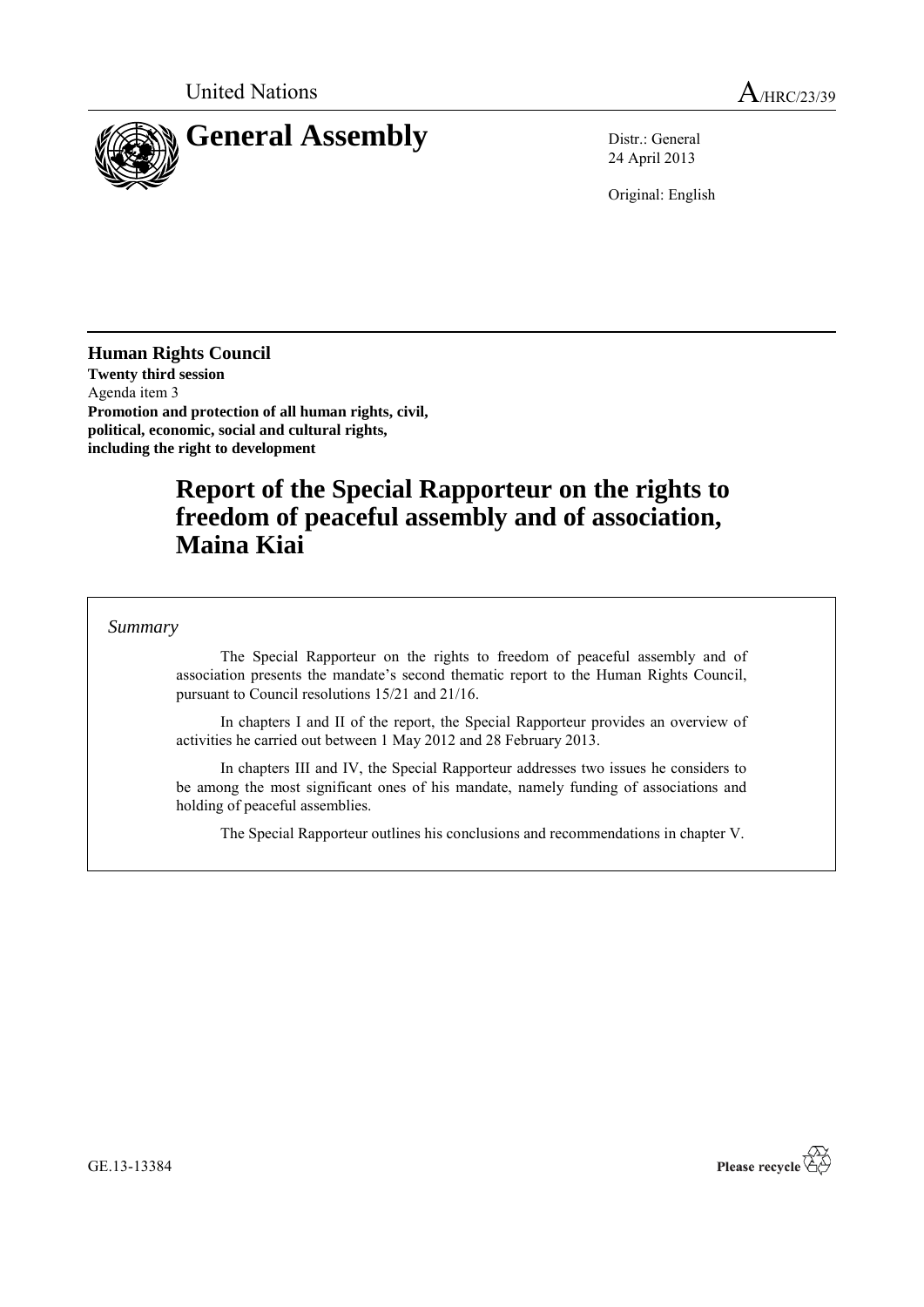# Contents

| Paragraphs | Page |
|------------|------|
|            |      |

| L    |                |                                                                                  | $1 - 3$   | $\mathcal{E}$  |
|------|----------------|----------------------------------------------------------------------------------|-----------|----------------|
| II.  |                |                                                                                  | $4 - 7$   | 3              |
|      | A <sub>1</sub> |                                                                                  | 4         | 3              |
|      | <b>B.</b>      |                                                                                  | 5         | 3              |
|      | C.             |                                                                                  | $6 - 7$   | $\mathcal{E}$  |
| III. |                | Ability of associations to access financial resources: a vital part of the right | $8 - 42$  | 4              |
|      | $\mathsf{A}$ . |                                                                                  | $8 - 14$  | $\overline{4}$ |
|      | $\mathbf{B}$ . | International legal framework related to the ability to access financial         | $15 - 18$ | 6              |
|      | C.             |                                                                                  | $19 - 42$ | 7              |
| IV.  |                | Ability to hold peaceful assemblies: an integral component of the right to       | $43 - 78$ | 13             |
|      | $A_{\cdot}$    |                                                                                  | $43 - 45$ | 13             |
|      | <b>B.</b>      | Procedural and practical measures for holding peaceful assemblies                | $46 - 78$ | 14             |
| V.   |                |                                                                                  | $79 - 83$ | 20             |
|      |                |                                                                                  |           |                |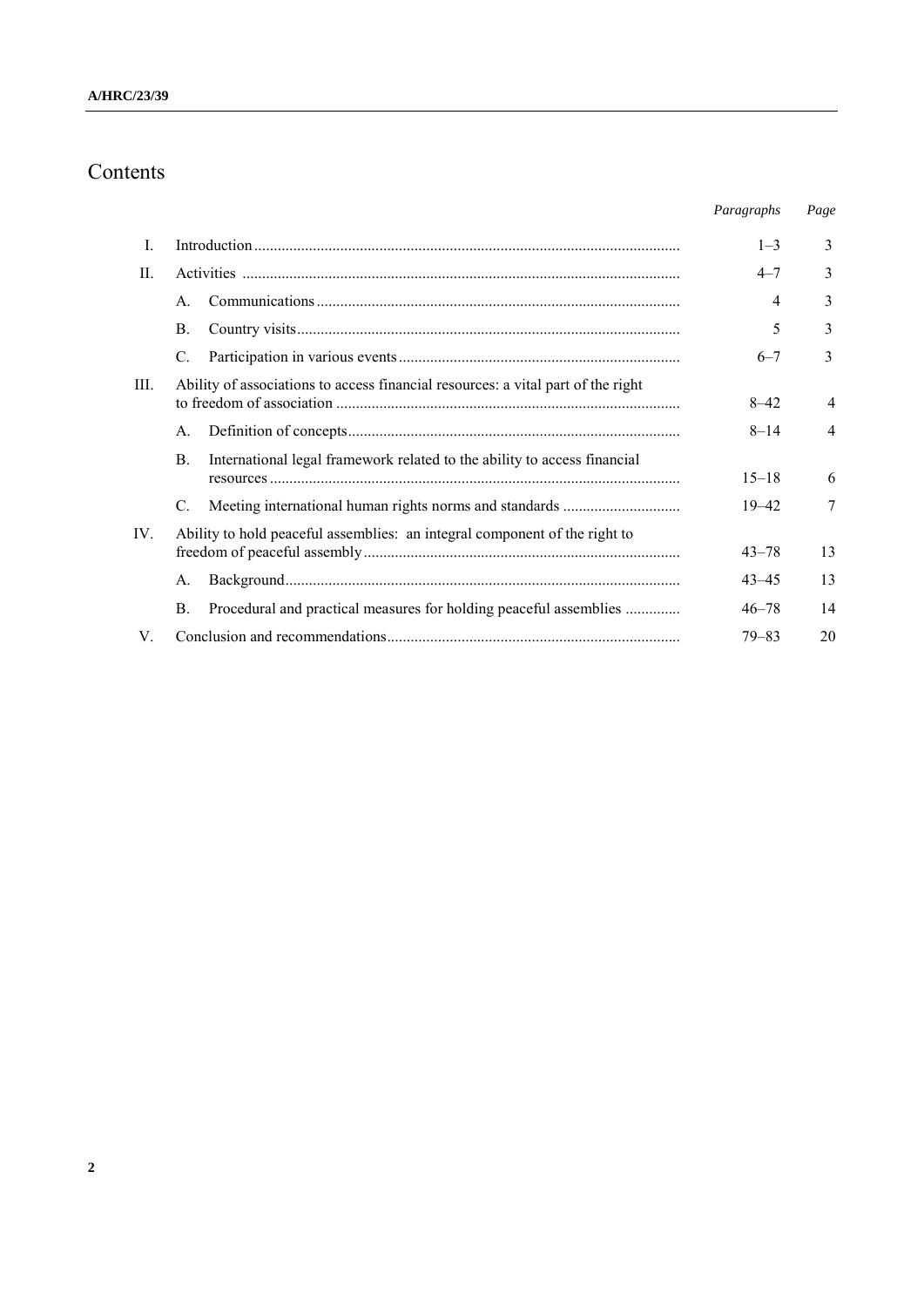## **I. Introduction**

1. This second report of the Special Rapporteur on the rights to freedom of peaceful assembly and of association is submitted to the Human Rights Council pursuant to Council resolutions 15/21 and 21/16. This report describes the activities carried out by the mandate holder over the period 1 May 2012 to 28 February 2013, and addresses two key issues repeatedly evoked during the interactive dialogue with Council's Member States in June 2012, namely, funding of associations and holding peaceful assemblies. In the light of Council resolution 21/16, specific attention is also paid to the importance of freedom of peaceful assembly and of association to the work of civil society actors, including with respect to the progressive realization of economic, social and cultural rights.

2. In the preparation of this report, the Special Rapporteur convened a two-day expert meeting on 8 and 9 December 2012 in Mombasa, Kenya. He also took into account relevant elements of work available within the Council<sup>1</sup>

3. As already highlighted in his first thematic report, the Special Rapporteur underlines that the rights to freedom of peaceful assembly and of association are interrelated and interdependent, but they are also two separate rights. The present report will therefore cover the right to freedom of association and the right to freedom of peaceful assembly.

## **II. Activities**

## **A. Communications**

4. A total of 170 communications were sent by the Special Rapporteur from 1 May 2012 to 28 February 2013. Observations on communications addressed throughout the year are contained in an addendum of the present report (A/HRC/23/39/Add.2).

## **B. Country visits**

5. The Special Rapporteur conducted a country mission from 14 to 23 January 2013 to the United Kingdom of Great Britain and Northern Ireland. He thanks the Government of the United Kingdom for its exemplary collaboration prior to and throughout his visit (see A/HRC/23/39/Add.2). He further thanks Azerbaijan, Chile, Guatemala, Honduras, the Kyrgyz Republic, the Maldives, Rwanda and Tunisia for extending invitations to him, and hopes to honour these invitations in the near future.

## **C. Participation in various events**

6. From 1 May 2012 to 28 February 2013, the Special Rapporteur participated in the following events organized by States and international and regional human rights mechanisms:

• Seminar entitled "Human Rights Defenders and Peaceful Protest", organized by the Norwegian Ministry for Foreign Affairs (Oslo, 2 6-8 June 2012);

<sup>1</sup> Country situations mentioned in the present report have been the subject of communications sent to Governments, as well as press releases issued by special procedures mandate holders and high-level United Nations officials.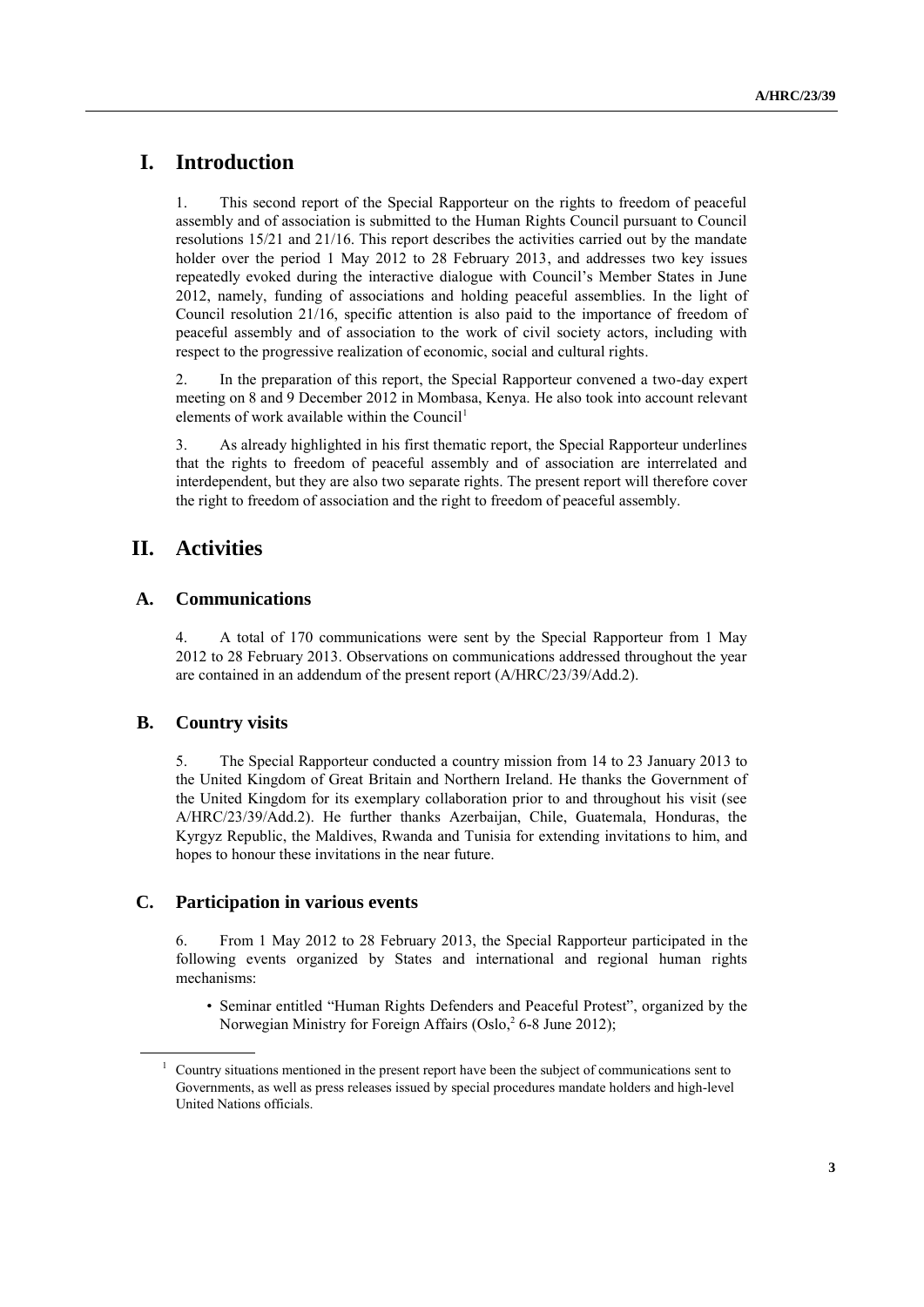- Sub-regional East Africa training on "Strengthening civil society organizations' utilization of United Nations human rights mechanisms", jointly facilitated by the East Africa Regional Office of the Office of the United Nations High Commissioner for Human Rights (OHCHR), the Programme on Women's Economic, Social and Cultural Rights, CIVICUS and the International Service for Human Rights (Nairobi, 10 September 2012);
- Development policy day on "The role and challenges of civil society organizations working in a disabling environment for civil society" , organised by Kepa (Helsinki, 11 October 2012);
- Organization for Security and Co-operation in Europe (OSCE), Supplementary Human Dimension Meeting on freedom of peaceful assembly and of association (Vienna, 8-9 November 2012);
- In-house discussion on "The promotion and protection of human rights in the context of peaceful protests", organized by the Swiss Federal Department of Foreign Affairs (Bern, 21 January 2013).

7. Furthermore, the Special Rapporteur attended the following events organized by civil society:

- Workshop on "New technology and human rights monitoring", organized by University of Stanford (Stanford, 6-7 August 2012);
- Fifth Asian Regional Human Rights Defenders Forum (Bangkok, 3-5 September 2012);
- Academic trip to Malaysia (6-8 September 2012);
- Lecture marking Human Rights Day, organized by Zimbabwe Human Rights NGO Forum and Zimbabwe Lawyers for Human Rights (Harare, 10 December 2012);
- Regional consultation with civil society actors from francophone West Africa and Central Africa countries, organized by World Movement for Democracy (Ouagadougou, 15-16 February 2013);
- Video message for Human Rights Council side-event, "Restrictions on NGO funding", organized by the Observatory for Human Rights (Geneva, 28 February 2013).

## **III. Ability of associations to access financial resources: a vital part of the right to freedom of association**

### **A. Definition of concepts**

8. The ability to seek, secure and use resources is essential to the existence and effective operations of any association, no matter how small. The right to freedom of association not only includes the ability of individuals or legal entities to form and join an association but also to seek, receive and use resources – human, material and financial – from domestic, foreign, and international sources.

<sup>&</sup>lt;sup>2</sup> See Joint recommendation put forward by United Nations and African Commission on Human and Peoples' Rights special procedures mandate holders, available at http://www.ohchr.org/EN/NewsEvents/Pages/DisplayNews.aspx?NewsID=12524&LangID=E.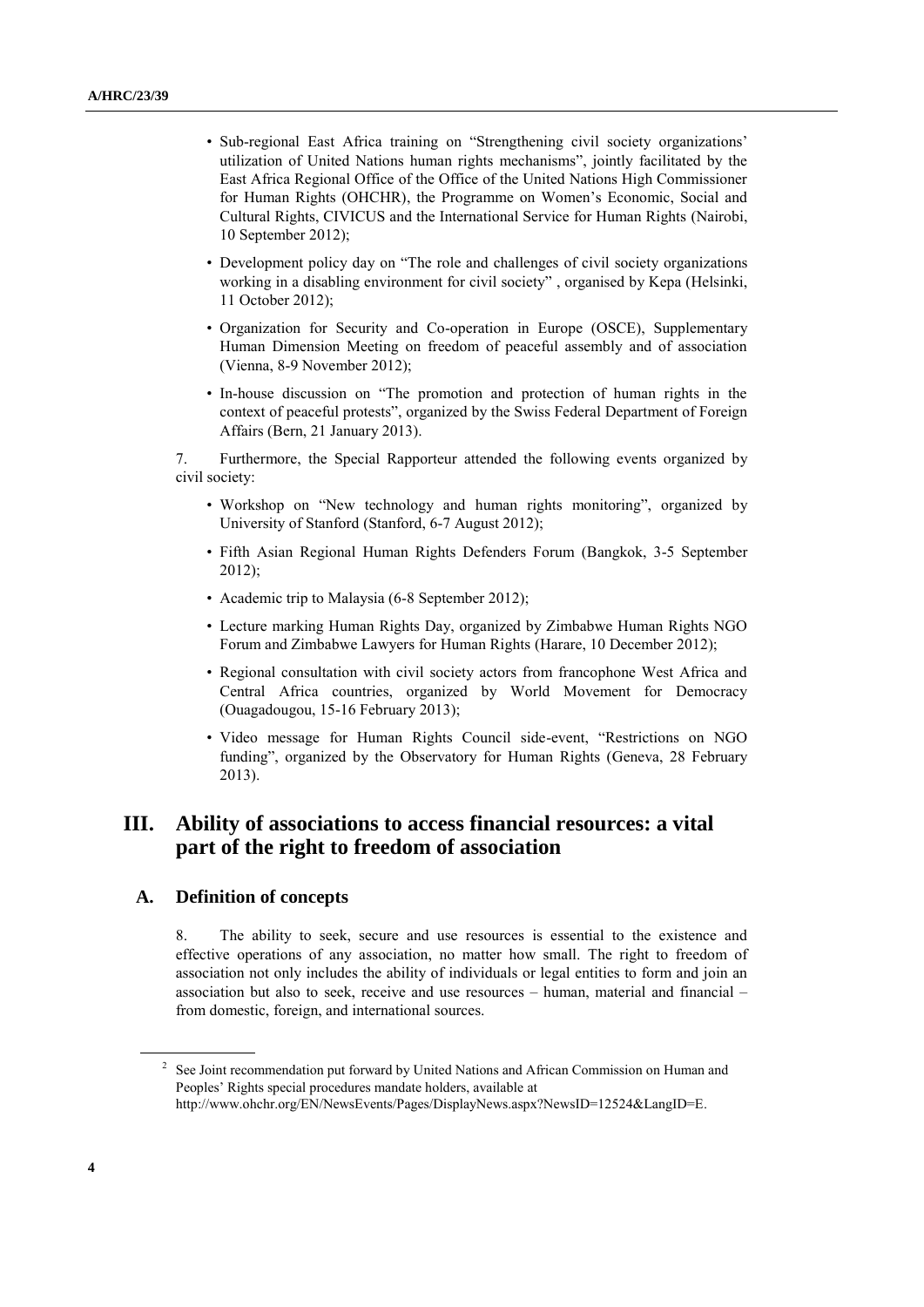9. Legal frameworks and policies related to resources have a significant impact on the freedom of association; they can strengthen the effectiveness and facilitate the sustainability of associations or, alternatively, subjugate associations to a dependent and weak position. Moreover, for associations promoting human rights, including economic, social and cultural rights, or those involved in service delivery (such as disaster relief, health-care provision or environmental protection), access to resources is important, not only to the existence of the association itself, but also to the enjoyment of other human rights by those benefitting from the work of the association. Hence, undue restrictions on resources available to associations impact the enjoyment of the right to freedom of association and also undermine civil, cultural, economic, political and social rights as a whole.

10. The term "resources" encompasses a broad concept that includes financial transfers (e.g., donations, grants, contracts, sponsorships, social investments, etc.); loan guarantees and other forms of financial assistance from natural and legal persons; in-kind donations (e.g., contributions of goods, services, software and other forms of intellectual property, real property, etc.); material resources (e.g. office supplies, IT equipment, etc.); human resources (e.g. paid staff, volunteers, etc.); access to international assistance, solidarity; ability to travel and communicate without undue interference and the right to benefit from the protection of the State.

11. Due to word limit constraints, this section will primarily deal with the issue of financial resources, including monetary transfers, in-kind donations and other forms of financial assistance (hereinafter "funding"). The report covers financial resources provided by natural and legal persons, whether domestic, foreign or international, including individuals; associations, whether registered or unregistered; foundations; governments; corporations and international organizations (including United Nations funds and programmes).

12. In recent years, civil society actors have been facing increased control and undue restrictions in relation to funding they received, or allegedly received. Combined with the global financial crisis that has compelled some donors to reduce funding, this situation has, in many instances, led to a decline in the number of associations and a decrease in or readjustment of the activities of existing ones, or in worst cases, to the extinction of some associations. This problem is not isolated and exists in all parts of the world, usually as a result of undue restrictions occurring when an association: (a) seeks; (b) secures; or (c) uses financial resources; and these measures aim, in many cases, to silence the voices of dissent and critics.

13. This does not mean that associations do not have any obligations. Associations have to ensure that funds are used for the purposes intended and that they are transparent and accountable to their donors, according to the terms of their funding agreements. It is crucial that associations – like other sectors in society – work with integrity and ethically as a way of generating trust within the sector. In this regard, the Special Rapporteur refers to a number of civil society-led initiatives, such as the International Non-Governmental Organisations (INGO) Accountability Charter, which are valuable examples of the sense of responsibility shown by civil society actors.

14. The Special Rapporteur believes domestic, foreign and international donors also have responsibilities. Donors should pay due attention to the local political, social and economic context in which associations operate, particularly associations working with grassroots communities, marginalized and vulnerable peoples, and on "unpopular" or cutting-edge issues. Donors should also respect the autonomy of civil society organizations so that associations can address the needs and concerns of the population. The Special Rapporteur deeply regrets that some domestic public donors exclusively fund associations which support Government policies, despite the fact that the right to freedom of association, which is an essential component of democracy, underlies a pluralism of views. The Special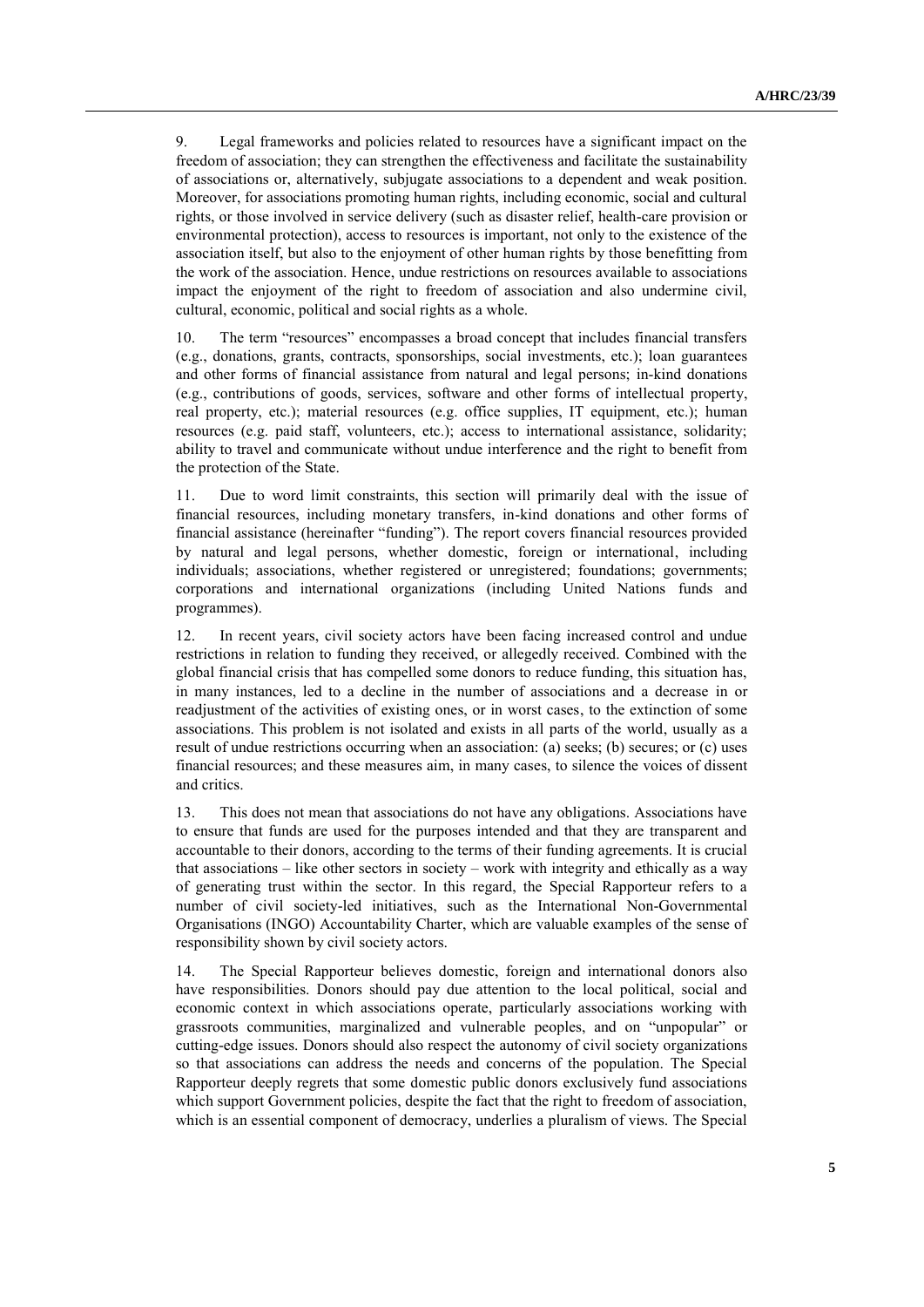Rapporteur also invites donors to diversify funding beneficiaries, and when applicable, take appropriate action to support associations facing undue restrictions.

## **B. International legal framework related to the ability to access financial resources**

15. Article 22 of the International Covenant on Civil and Political Rights (hereafter the Covenant) affirms that "everyone shall have the right to freedom of association with others, including the right to form and join trade unions for the protection of his interests." Article 6 (f) of the Declaration on the Elimination of All Forms of Intolerance and of Discrimination Based on Religion or Belief (General Assembly resolution 36/55) explicitly refers to the freedom to access funding, stating that the right to freedom of thought, conscience, religion or belief shall include, inter alia, the freedom "to solicit and receive voluntary financial and other contributions from individuals and institutions." On 21 March 2013, the Human Rights Council adopted resolution 22/6, in which it called upon States to ensure that reporting requirements "do not inhibit functional autonomy [of associations]" and "do not discriminatorily impose restrictions on potential sources of funding."

16. In communication No. 1274/2004, the Human Rights Committee observed that "the right to freedom of association relates not only to the right to form an association, but also guarantees the right of such an association freely to carry out its statutory activities. The protection afforded by article 22 extends to all activities of an association  $[\dots]$ ."<sup>3</sup> Accordingly, fundraising activities are protected under article 22 of the Covenant, and funding restrictions that impede the ability of associations to pursue their statutory activities constitute an interference with article 22. Other United Nations treaty bodies have emphasized the obligation of States to allow civil society to seek, secure, and utilize resources, including from foreign sources. The Committee on Economic, Social, and Cultural Rights highlighted this issue when it expressed "deep concern" with Egypt's Law No. 153 of 1999, which "gives the Government control over the right of NGOs to manage their own activities, including seeking external funding."<sup>4</sup>

17. The Declaration on Human Rights Defenders<sup>5</sup> constitutes another relevant frame of reference: article 13 states that "everyone has the right, *individually and in association with others*, to solicit, receive and utilize *resources* for the express purpose of promoting and protecting human rights and fundamental freedoms through peaceful means, in accordance with article 3 of the present Declaration" (emphasis added). This provision is important because it makes no distinction between the sources of funding, be it from domestic, foreign or international sources. It is also essential because it makes clear that not only legally registered associations, but also individuals – and therefore associations which have no legal status, such as unregistered associations – are eligible to access funding. Although the Declaration is not a binding instrument, it must be recalled that it was adopted by consensus by the General Assembly and contains a series of principles and rights that are based on human rights standards enshrined in other international instruments which are legally binding. It is clear from this standpoint that the guiding principles it sets forth notably emanate from the provisions of article 22 of the International Covenant on Civil and Political Rights and can therefore be applied to other forms of associations, regardless

<sup>3</sup> Human Rights Committee, communication No. 1274/2004, *Korneenko et al.* v. *Belarus*, Views adopted on 31 October 2006, para. 7.2.

<sup>4</sup> See also CAT/C/BLR/CO/4, para. 25; CERD/C/IRL/CO/2, para. 12; A/55/38, para. 155; CRC/C/MWI/CO/2, para. 25.

 $5$  General Assembly resolution 53/144, annex.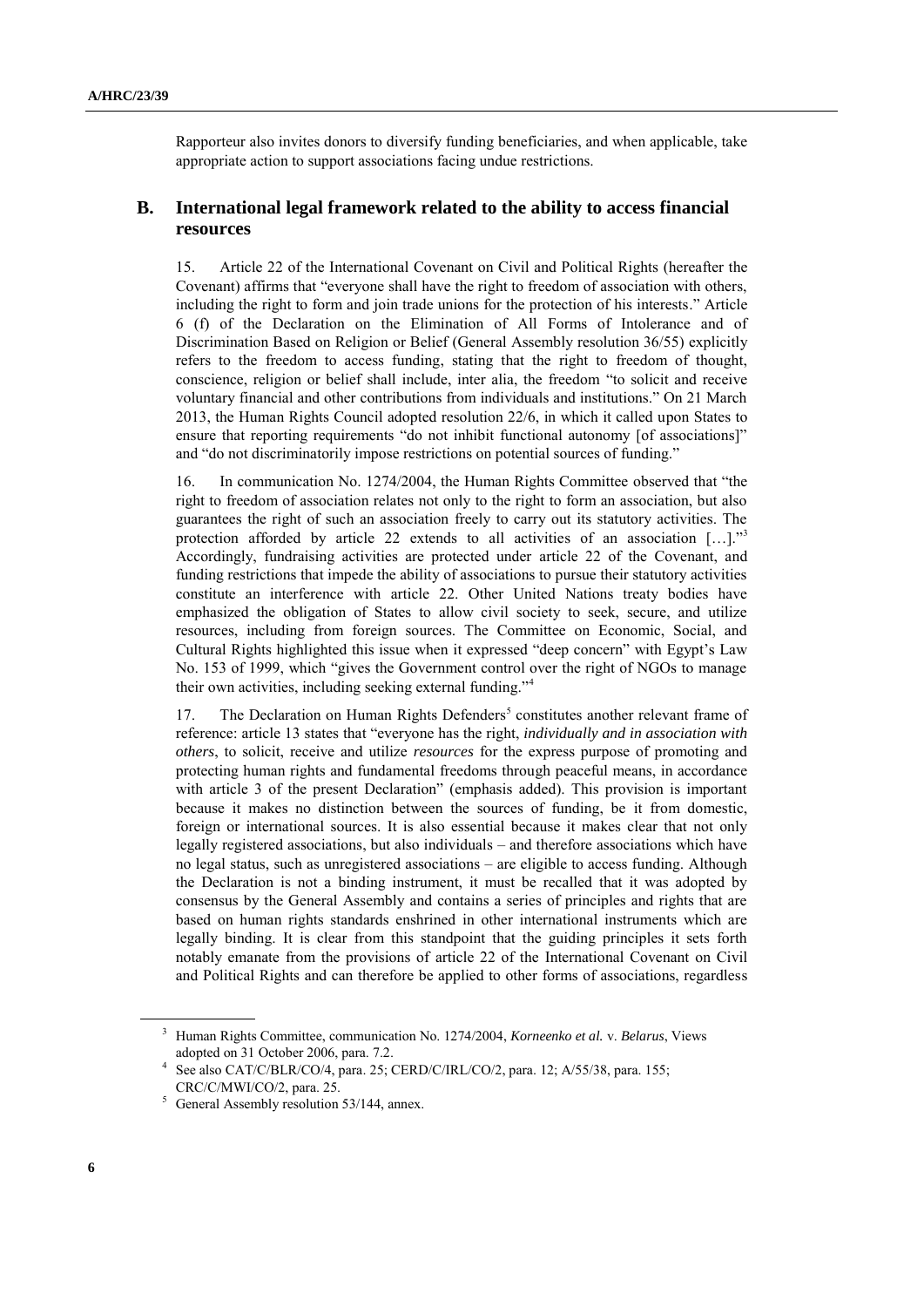of the goals they pursue. In the light of this reasoning, and taking due consideration of the provisions of the Covenant, which make no distinction between registered and unregistered associations, the Special Rapporteur underlines that legislation limiting foreign funding to registered associations only, as is the case in existing and draft legislation in Bangladesh, violate international human rights norms and standards pertaining to freedom of association. Furthermore, he recalls that the formation of associations should not be subject to a prior authorization procedure, but rather regulated by a system of notification that is simple, easily accessible, non-discriminatory and non-onerous or free of charge.<sup>6</sup>

18. Despite these clear legal obligations that not only call upon States to avoid placing restrictions, but also to facilitate access to funding, civil society actors are in too many instances subject to regulations put in place to control, rather than enable access to funding. The Special Rapporteur underlines that freedom of association may be subject to certain restrictions only, which need to meet the provisions of article 22, paragraph 2, of the Covenant. He underscores again that freedom should be the rule, and restrictions the exception.<sup>7</sup> He also underlines that one of the key principles of freedom of association is the presumption that the activities of associations are lawful.

### **C. Meeting international human rights norms and standards**

19. The Special Rapporteur notes with concern laws and practices that constrain civil society organizations from seeking, receiving or utilizing foreign funding. As will be detailed in the following section of the report, most of the justifications put forward by States to restrict foreign funding do not comply with article 22, paragraph 2, of the Covenant, which states that "no restrictions may be placed on the exercise of [the right to freedom of association] other than those which are prescribed by law and which are necessary in a democratic society in the interests of national security or public safety, public order (ordre public), the protection of public health or morals or the protection of the rights and freedoms of others." As will be repeatedly emphasized in this section, the conditions for any restriction are cumulative, that is, motivated by one of the above limited interests, have a legal basis and "necessary in a democratic society".

20. Under international law, problematic constraints include, inter alia, outright prohibitions to access funding; requiring CSOs to obtain Government approval prior to receiving funding; requiring the transfer of funds to a centralized Government fund; banning or restricting foreign-funded CSOs from engaging in human rights or advocacy activities; stigmatizing or delegitimizing the work of foreign-funded CSOs by requiring them to be labeled as "foreign agents" or other pejorative terms; initiating audit or inspection campaigns to harass CSOs; and imposing criminal penalties on CSOs for failure to comply with the foregoing constraints on funding. The ability of CSOs to access funding and other resources from domestic, foreign and international sources is an integral part of the right to freedom of association, and these constraints violate article 22 of the International Covenant on Civil and Political Rights and other human rights instruments, including the International Covenant on Economic, Social and Cultural Rights.

21. The Special Rapporteur also warns that the political environment, where for instance patriarchy, sexism and authoritarian regimes are structural challenges, can also unduly undermine access to funding to civil society.<sup>8</sup> Furthermore, criminalization in certain countries of peaceful activities, such as protection of human rights, non-discrimination and

<sup>6</sup> A/HRC/20/27, paras. 58-59, 95.

 $<sup>7</sup>$  Ibid., para. 16.</sup>

<sup>8</sup> A/66/203, para. 73.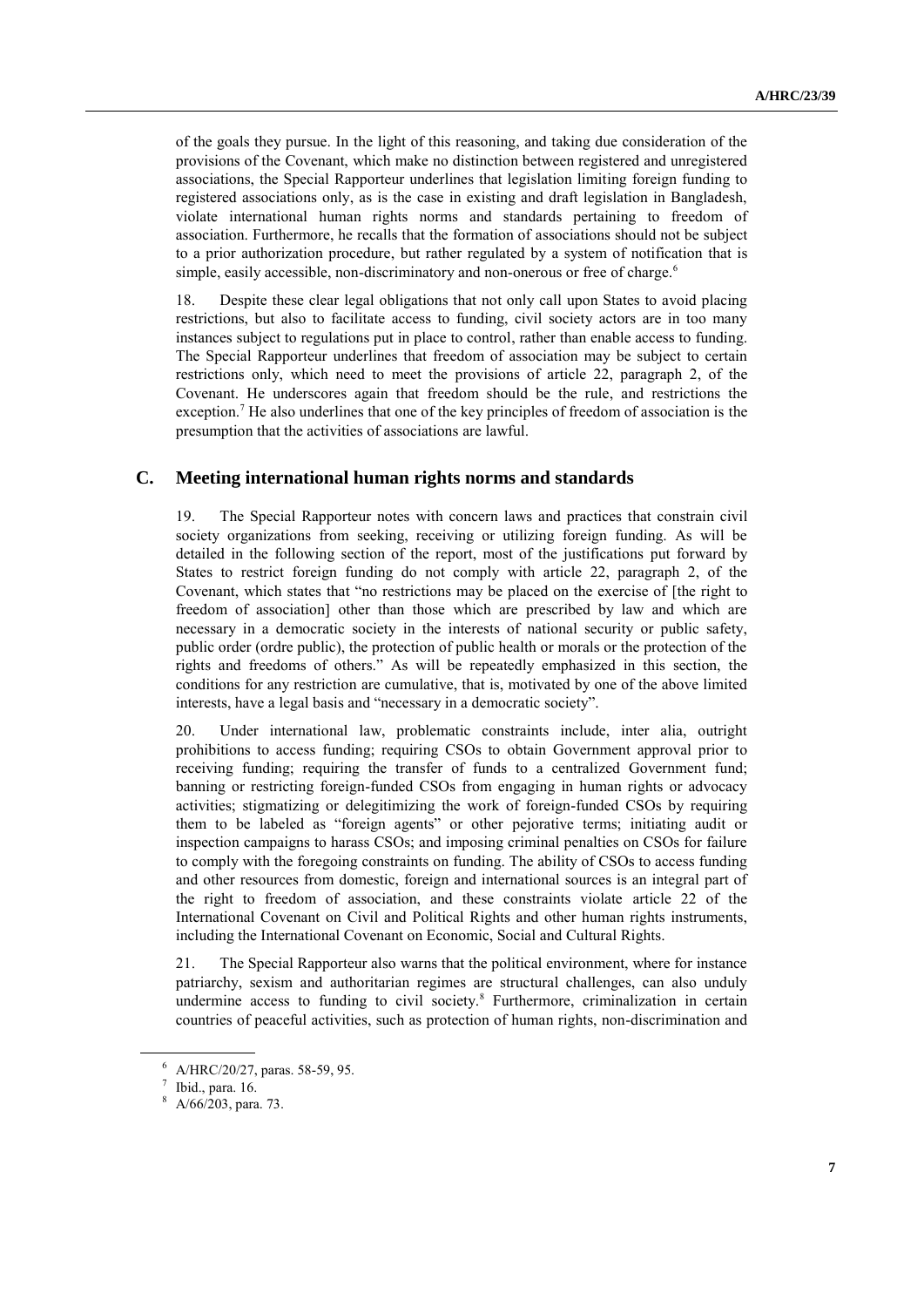equality or promotion of gender equality, can also make it difficult, if not impossible, for associations working on these issues to raise funds.<sup>9</sup>

#### **1. Financing terrorism**

22. One of the most common reasons used by governments to limit access to funding relate to security measures, including protection against terrorism and prevention of moneylaundering. The crime of terrorism, which aims at the "destruction of human rights, fundamental freedoms and democracy, threaten[s] territorial integrity and security of States and destabiliz[es] legitimately constituted Governments",<sup>10</sup> has devastating consequences and has caused tragic human suffering. The Special Rapporteur is aware that States have an interest in protecting "national security or public safety", which are legitimate grounds for restricting freedom of association, but he underscores that there is also need for States to comply with international human rights law while countering terrorism.

23. Under the Covenant, any limitation must not only pursue a legitimate interest but also be "necessary in a democratic society." It is only when groups engage in the aforementioned confined activities that they can be labelled as a terrorist group. It is therefore a violation of international law for counter-terrorism or "anti-extremism" measures to be used as a pretext to constrain dissenting views or independent civil society. As highlighted by the Special Rapporteur on the promotion and protection of human rights while countering terrorism, "[s]tates shall not invoke national security as a justification for measures aimed at suppressing opposition or to justify repressive practices against its population. The onus is on the Government to prove that a threat to one of the grounds for limitation exists and that the measures are taken to deal with the threat."<sup>11</sup> In order to meet the proportionality and necessity test, restrictive measures must be the least intrusive means to achieve the desired objective and be limited to the associations falling within the clearly identified aspects characterizing terrorism only. They must not target all civil society associations, as is regrettably the case in a new law against organized crime in Venezuela. Laws drafted in general terms limiting, or even banning funding under the justification of counter-terrorism do not comply with the requisites of "proportionality" and "necessity".

24. The Special Rapporteur also calls for sectoral equity, noting that commercial companies and other entities have been abused for terrorist purposes. He calls on States to avoid measures that disproportionately target or burden civil society organizations, such as imposing onerous vetting rules, procedures or other CSO-specific requirements not applied to the corporate sector writ large.

25. The Special Rapporteur notes a set of standards developed by the Financial Action Task Force (FATF), an intergovernmental body established in 1989, which specifically addresses the issue of money-laundering and terrorist financing. FATF Recommendation 8 (formerly Special Recommendation VIII) on non-profit organizations recommends that "countries review the adequacy of laws and regulations [to ensure] entities are not abused for the financing of terrorism." The Special Rapporteur underlines –as does an instructive World Bank working paper analysing FATF's response towards financing terrorism –, that very few, if any, instances of terrorism financing have been detected as a result of CSOspecific supervisory measures; "rather it is financial intelligence that is essential."<sup>12</sup>

<sup>9</sup> See for instance, the opinion adopted by the Working Group on Arbitrary Detention on communication No. 39/2012 addressed to Belarus (A/HRC/WGAD/2012/39), para. 47.

<sup>&</sup>lt;sup>10</sup> Commission on Human Rights resolution [2005/80,](http://ap.ohchr.org/documents/E/CHR/resolutions/E-CN_4-RES-2005-80.doc) preambular para. 11.

<sup>11</sup> See A/61/267, para. 20.

<sup>&</sup>lt;sup>12</sup> Emile van der Does de Willebois, *Nonprofit Organizations and the Combatting of Terrorism Financing: A Proportionate Response*, World Bank Working Paper No. 208 (Washington D.C.,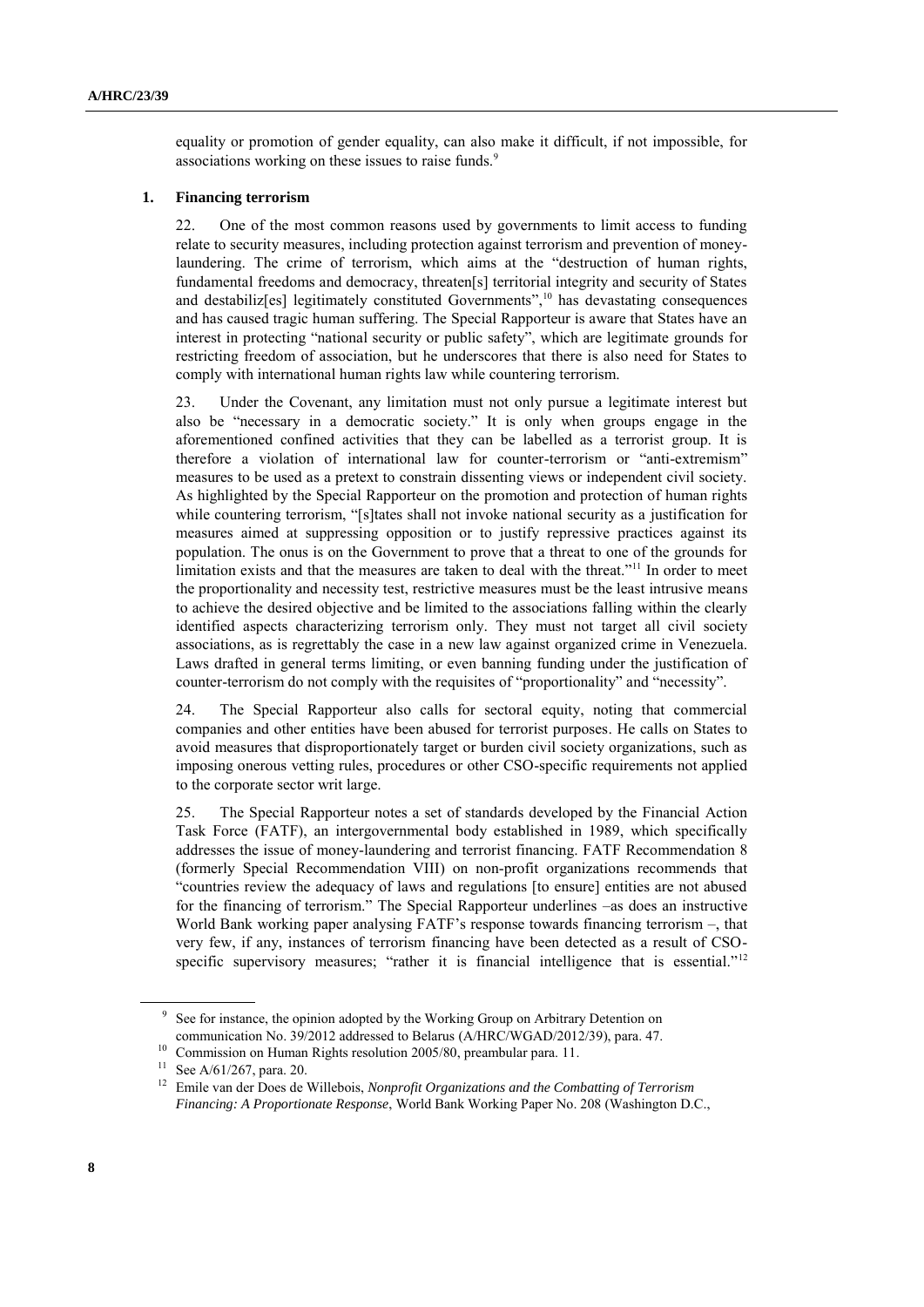Recommendation 8 does not adequately take into account that States already have other means, such as financial surveillance and police cooperation, to effectively address the terrorism financing threat. Moreover, FATF fails to provide for specific measures to protect the civil society sector from undue restrictions to their right to freedom of association by States asserting that their measures are in compliance with FATF Recommendation 8. The Special Rapporteur insists on the need to combat terrorism, but he warns against the implementation of restrictive measures – such as FATF Recommendation 8 – which have been misused by States to violate international law.

26. Fundamentally, the Special Rapporteur believes civil society organizations play a significant role in combatting terrorism. By their direct connections with the population and their prodigious work in, inter alia, poverty reduction, peacebuilding, humanitarian assistance, human rights and social justice, including in politically complex environments, civil society plays a crucial role against the threat of terrorism. Unduly restrictive measures, which can lead donors to withdraw support from associations operating in difficult environments, can in fact undermine invaluable CSO initiatives in the struggle against terrorism and extremism, and ultimately have adverse consequences on peace and security.

#### **2. State sovereignty against foreign interference**

27. In recent years, the protection of State sovereignty or of the State's traditional values against external interference has also been increasingly invoked to restrict foreign funding or to launch slander offensives against those receiving foreign funding. Foreign funding to civil society has been deliberately depicted as a new form of imperialism or neocolonialism and recipients have been subject to defamation, stigmatization and acts of harassment. This tendency has a serious impact on the work of civil society actors, not to mention their ability to access funding as it deters them from seeking foreign funding. This situation is particularly alarming for associations promoting human rights and democratic reforms who have been accused of "treason" or of "promoting regime change".

28. For instance, in the Russian Federation, a new law adopted in July 2012 requires foreign-funded non-commercial organizations engaging in "political activities" – which is broadly defined as attempts to influence official decision-making or to shape public opinion for this objective – to register as organizations "performing the functions of foreign agents", which in Russian is synonymous with "foreign spy". The adoption of this law has been followed up by a series of audits of organizations, including prominent human rights organizations. In Egypt, the State-owned press has campaigned against civil society organizations, branding them as foreign agents due to foreign funding that some of them allegedly received. In Ethiopia, legislation not only prohibits associations working in rightsbased areas from receiving more than 10 per cent of their funding from foreign sources, but also requires associations to allocate at least 70 per cent of their budget to programme activities and no more than 30 per cent to administrative costs, which are broadly defined. The enforcement of these provisions has a devastating impact on individuals' ability to form and operate associations effectively, and has been the subject of serious alarm expressed by several United Nations treaty bodies.<sup>13</sup> In the same vein, a law on associations, adopted in January 2012 in Algeria, prohibits associations from receiving funding from legations and foreign non-governmental organizations, unless a "cooperative relation duly established with the foreign entity" – subject to prior authorization from the relevant authorities – is in place. Serious concerns about this legislation were notably

<sup>2010),</sup> p. 13.

<sup>13</sup> CAT/C/ETH/CO/1, para. 34; CCPR/C/ETH/CO/1, para. 25.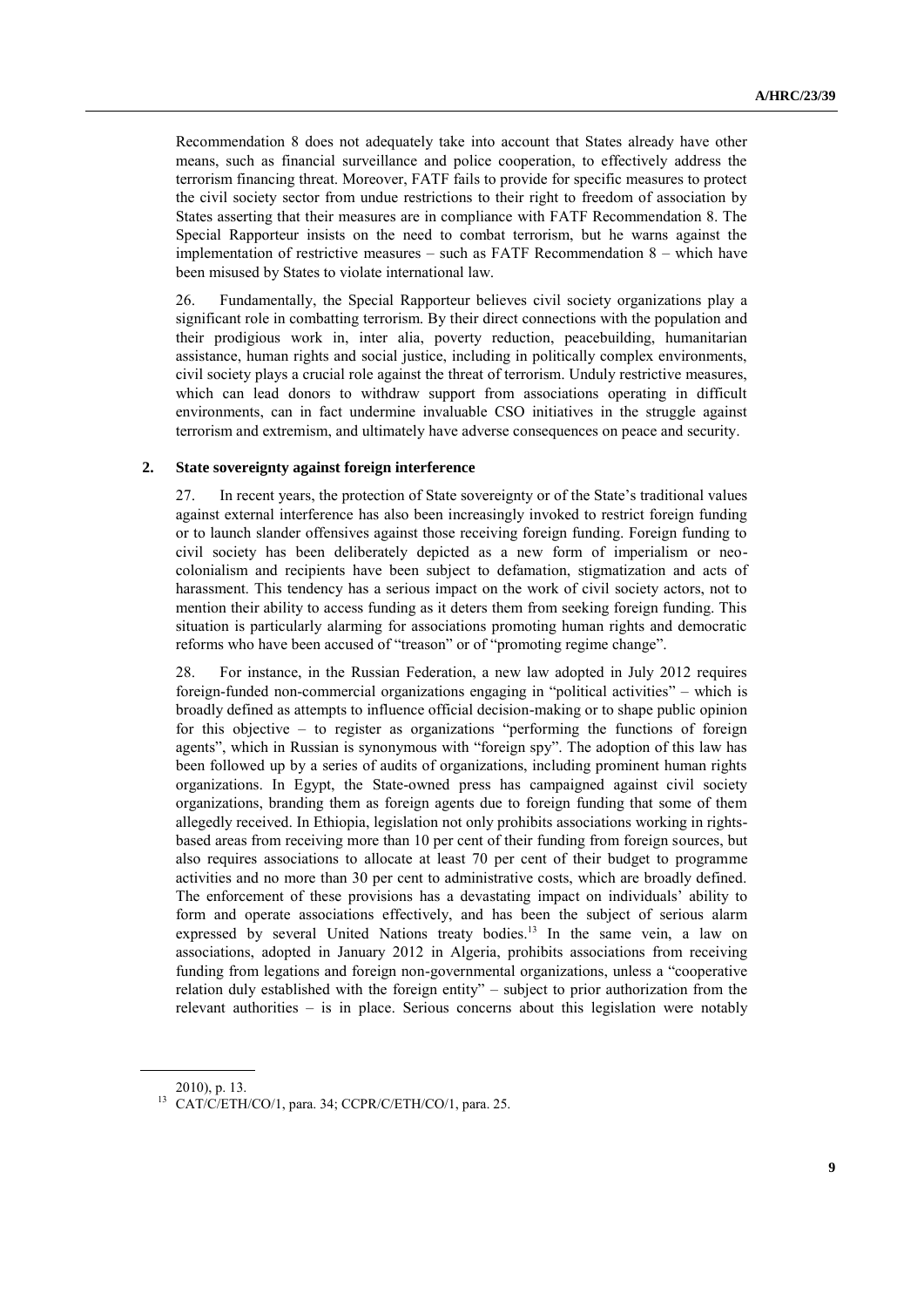expressed by the Special Rapporteur on the promotion and protection of the right to freedom of opinion and expression further to his mission to Algeria.<sup>14</sup>

29. It is paradoxical that some of the States stigmatizing foreign-funded associations in their own countries are receiving foreign funding themselves (in the form of loans, financing or development assistance), often in substantially greater amounts than that flowing to CSOs in their country. Others are the very same States providing funding to associations abroad, while rejecting foreign funding for associations in their own countries. But what is clear is that these new trends have a dramatic effect on civil society as they have not only resulted in restrictions to the enjoyment of freedom of association, but also led to further human rights violations.

30. In order to analyse whether the limitation motivated by the protection of State sovereignty complies with international human rights law, it must first be explored whether it falls within one of the limited legitimate grounds for restrictions. The protection of State sovereignty is not listed as a legitimate interest in the Covenant. The Special Rapporteur emphasizes that States cannot refer to additional grounds, even those provided by domestic legislation, and cannot loosely interpret international obligations to restrict the right to freedom of association. In his view, such justification cannot reasonably be included under "the interests of national security or public safety" or even "public order". Affirming that national security is threatened when an association receives funding from foreign source is not only spurious and distorted, but also in contradiction with international human rights law.

31. Human Rights Council resolution 22/6 calls upon States to ensure that "that no law should criminalize or delegitimize activities in defence of human rights on account of the origin of funding thereto." Article 2 of the International Covenant on Economic, Social and Cultural Rights requires States to "take steps, individually or through international assistance and co-operation […] to the maximum of their available resources, with a view to achieving progressively the full realization of the rights recognized in the present Covenant". Coupled with article 11 of the same Covenant, which provides for States to "take appropriate steps to ensure the realization of this right, recognizing to this effect the essential importance of international co-operation *based on free consent*" (emphasis added), this means that States have the obligation to mobilize resources that are available within the society as a whole, but also to gather those that are available from the international community.<sup>15</sup> Hence, restrictions on foreign funding under the guise of preservation of State sovereignty arguably constitute a violation of States' obligation to respect, protect and fulfil these rights, as it amounts to failure on the part of the State to maximize resources through international assistance and cooperation. This is also the sense of the Maastricht Guidelines on Violations of Economic, Social and Cultural Rights, which stipulate that violations of these rights notably include: "the adoption of legislation or policies which are manifestly incompatible with pre-existing legal obligations relating to these rights […]; the adoption of any deliberately retrogressive measure that reduces the extent to which any such right is guaranteed."<sup>16</sup>

32. Protection of State sovereignty is not just an illegitimate excuse, but a fallacious pretext which does not meet the requirement of a "democratic society". The expression

<sup>14</sup> A/HRC/20/17 Add. 1 paras. 83-86; see also CEDAW/C/DZA/CO/3-4, para. 19.

<sup>15</sup> See Audrey Chapman and Sage Russell (eds.), *Core Obligations: Building a Framework for Economic, Social and Cultural Rights* (Antwerp, Intersentia, 2002).

<sup>&</sup>lt;sup>16</sup> Maastricht Guidelines on Violations of Economic, Social and Cultural Rights (Maastricht, 22-26 January 1997), para. 14 (d) and (e); see also the Limburg Principles on the Implementation of the International Covenant on Economic, Social and Cultural Rights (1986), para. 72.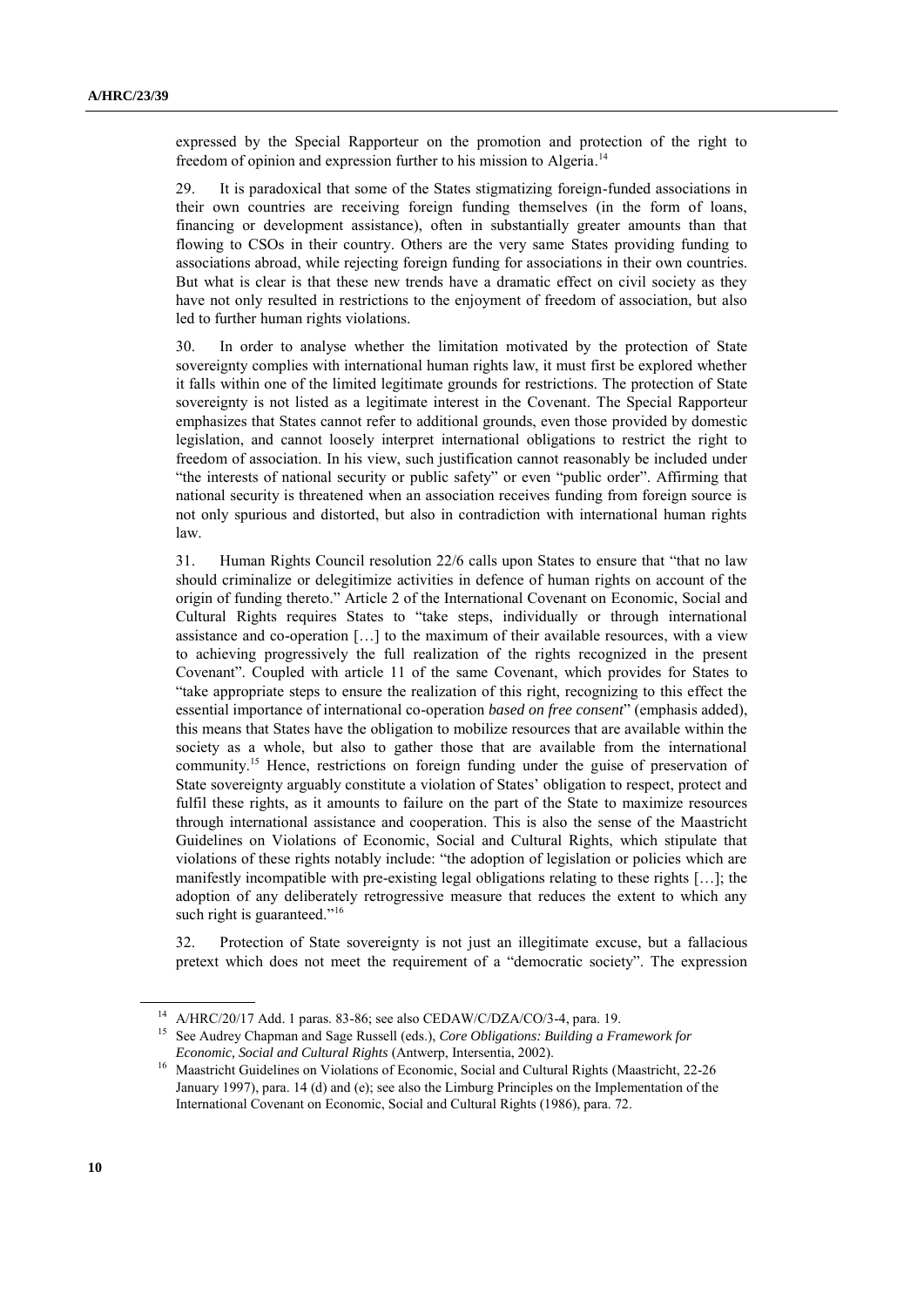"democratic society" places the burden on States imposing restrictions to demonstrate that the limitations do not harm the principles of "pluralism, tolerance and broadmindedness".<sup>17</sup> Associations, whether domestic- or foreign-funded, should therefore be free to promote their views – even minority and dissenting views, challenge governments about their human rights record or campaign for democratic reforms, without being accused of treason and other defamatory terms. Dissenting views should be seen by the authorities as an opportunity for dialogue and mutual understanding. The European Court of Human Rights in affirming this principle ruled that "an organisation may campaign for a change in the legal and constitutional structures of the State if the means used to that end are in every respect legal and democratic and if the change proposed is itself compatible with fundamental democratic principles."<sup>18</sup>

33. In addition to the fact that justification on the grounds of State sovereignty violates international norms and standards related to freedom of association, the Special Rapporteur is extremely concerned about increased denigration and unfounded accusations against individuals and organizations receiving foreign funding. Special procedures mechanisms have expressed their particular dismay about cases of vicious verbal attacks, intimidation, property damage, physical assaults and even criminalization against activists accused of having ties to a foreign entity, on the sole ground that they had allegedly received foreign funding (e.g. Azerbaijan, Uzbekistan). Allowing or inciting public discredit on individuals' or organizations' honour and reputation or inciting nationalist and xenophobic sentiment is likely to cause associations to engage in self-censorship and, more gravely, to incite hatred and fuel further human rights violations.

34. Finally, the Special Rapporteur is concerned that in most cases, States which restrict or stigmatize foreign funding under the guise of preservation of sovereignty are also those which limit access to domestic funding or which subject associations to discriminatory treatment due to the thematic area they focus on. Where domestic funding is scarce or unduly restricted, it is critical for associations to be free to rely on foreign assistance in order to carry out their activities. The Special Rapporteur recalls again that "governments must allow access by NGOs to foreign funding as a part of international cooperation to which civil society is entitled, to the same extent as Governments".<sup>19</sup> He believes that States must demonstrate a change in mentality by highlighting that funding associations contribute to the development of a flourishing, diversified and independent civil society, which is characteristic of a dynamic democracy.

#### **3. Transparency and accountability**

35. Restrictions to funding are also regularly justified by the need to ensure greater transparency and accountability within the civil society sector. Combatting fraud, embezzlement, corruption, money-laundering and other modes of trafficking is legitimate, and may qualify as being in the "interests of national security, public safety, or public order". Nevertheless, it is not sufficient to simply pursue a legitimate interest, limitations need also to be prescribed by law and "be necessary" in a democratic society. In this regard, limitations must be proportionate to the interest to be protected and must be the least intrusive means to achieve the desired objective. In this respect, several legislations or practices unduly restrict the ability of associations to access funding since other less intrusive measures exist to mitigate the risk.

<sup>17</sup> European Court of Human Rights (ECtHR), *Handyside v. the United Kingdom*, application No. 5493/72, judgement of 7 December 1976, para. 49.

<sup>18</sup> ECtHR, *Zhechev v. Bulgaria*, application No. 57045/00, judgement of 21 June 2007, para. 47.

<sup>19</sup> A/59/401, para. 82.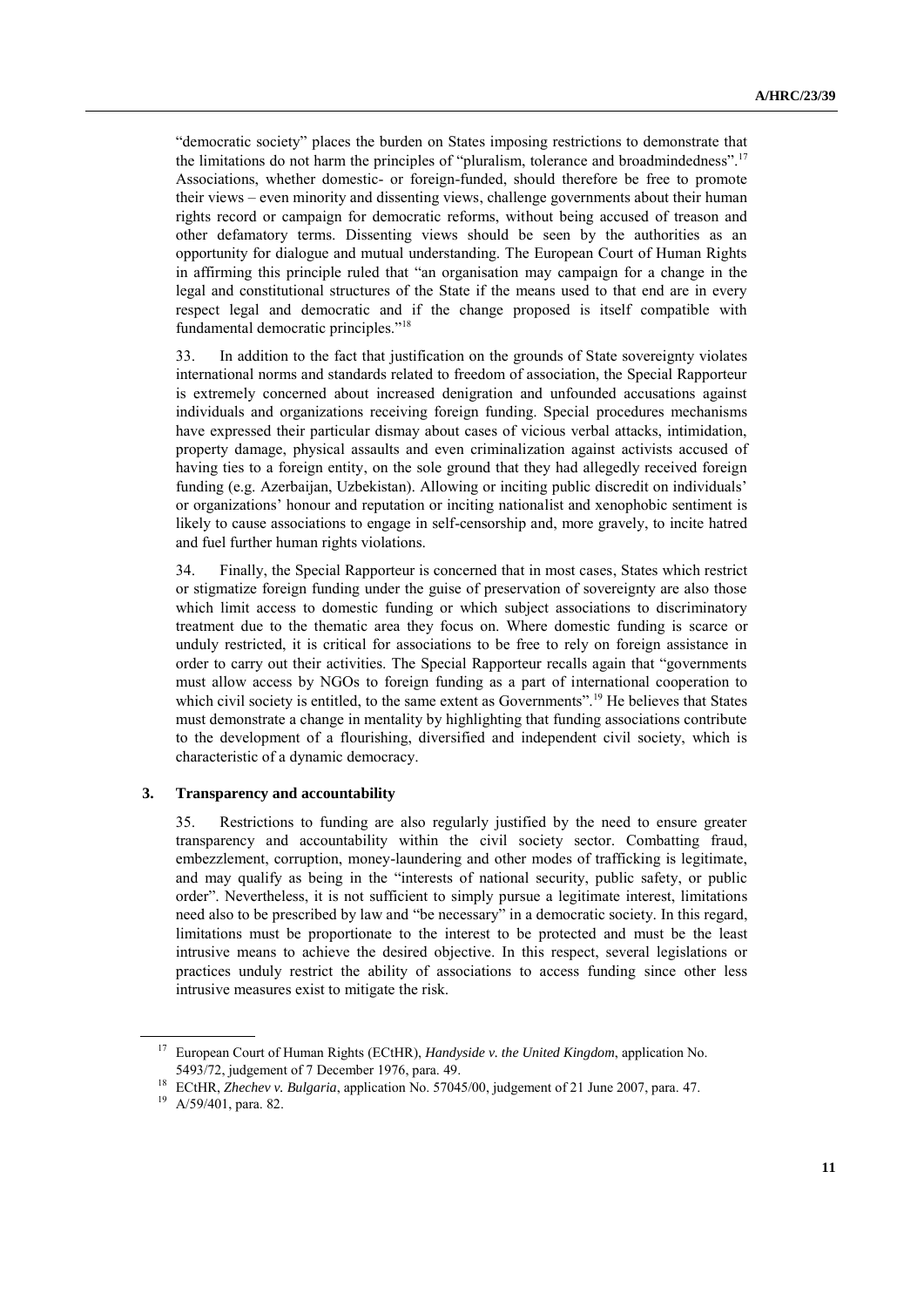36. For instance, the obligation for associations to route funding through state channels; to report on all funds received from foreign sources and how these are allocated or used (e.g. Kyrgyz Republic); to obtain authorization from the authorities to receive or use funds (e.g. Jordan, Sudan) all constitute human rights violations. In some cases, not only does legislation providing for an authorization procedure not comply with international law, but the implementation of such strict provisions is also problematic For example, in Bangladesh, a human rights association encountered arbitrary delays greatly in excess of the legal 45-day period before receiving a response to an application for project approval from the NGO Affairs Bureau; in Egypt, a women rights association was granted approval for funding seven months after its request, which was far beyond the 60 days prescribed by law. In some other cases (e.g. Azerbaijan, Uganda, Zimbabwe), activists were subject to intimidation and sometimes physical assault aimed at forcing them to provide the names of their funding partners.

37. Fundamentally, the Special Rapporteur believes that associations should be accountable to their donors, and at most, subject by the authorities to a mere notification procedure of the reception of funds and the submission of reports on their accounts and activities.

38. The transparency and accountability argument has, in some other cases, been used to exert extensive scrutiny over the internal affairs of associations, as a way of intimidation and harassment. The Special Rapporteur warns against frequent, onerous and bureaucratic reporting requirements, which can eventually unduly obstruct the legitimate work carried out by associations. Controls need therefore to be fair, objective and non-discriminatory, and not be used as a pretext to silence critics. Composition of the supervisory body also needs to be independent from the executive power to ensure its decisions are not arbitrary. The Special Rapporteur is of the view that if an association fails to comply with its reporting obligations, such minor violation of the law should not lead to the closure of the association (e.g. Belarus) or criminal prosecution of its representative (e.g. Egypt); rather, the association should be requested to promptly rectify its situation. Only this approach corresponds to the spirit and the letter of freedom of association.

#### **4. Aid effectiveness and funding control**

39. International development cooperation between States has greatly increased in recent years and has allowed for advancing global development. To ensure the quality of aid, more collaborative approaches have now emerged. The Aid Effectiveness Agenda of the Paris Declaration (2005), the Accra Agenda for Action (2008) and the Busan Partnership for Effective Development Cooperation (2011) are implementation frameworks aimed at enhancing the effectiveness of aid. They have gradually required harmonization of donor initiatives and accountability of development partners, but also required partner States to take ownership of aid initiatives. Nevertheless, in some cases, the principles identified within this framework (namely, ownership, alignment, harmonization, results and mutual accountability) have been interpreted by some States as giving them the sole power to determine priorities and subsequently control the plans of CSOs, thereby justifying limitations over the activities of civil society actors, including their right to seek and use foreign funding. While an inclusive and participatory process towards aid is to be welcomed, a rights-based approach is needed to ensure civil society's access to funding is not unduly restricted.

40. The Special Rapporteur highlights that coordination of aid is not listed as a legitimate ground for restrictions under the International Covenant on Civil and Political Rights. Furthermore, he underlines that barriers in the name of aid effectiveness have little in common with "the interests of national security or public safety, public order (ordre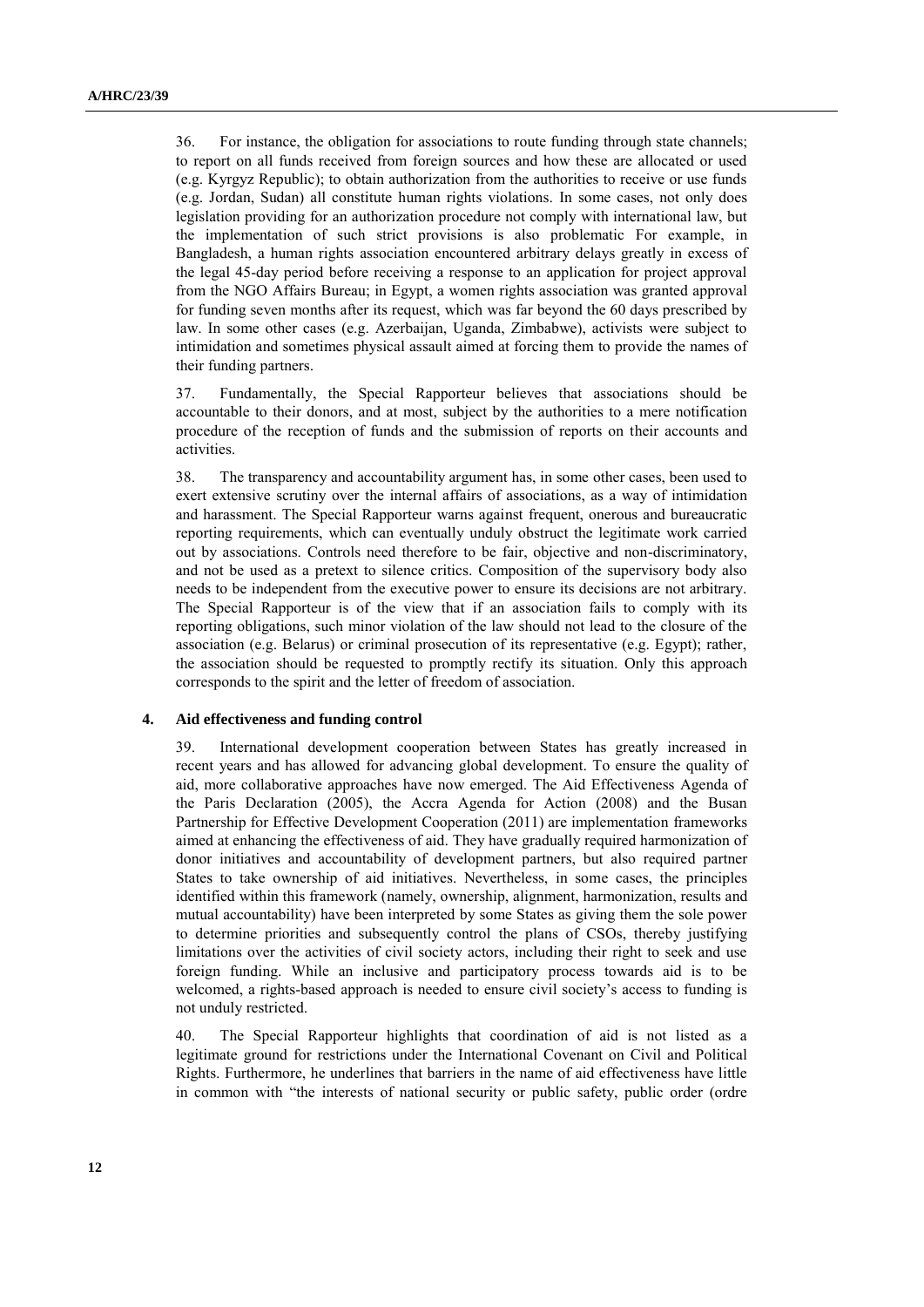public), the protection of public health or morals or the protection of the rights and freedoms of others".

41. The Special Rapporteur stresses that even if the restriction were to pursue a legitimate objective, it would not comply with the requirements of "a democratic society". In particular, deliberate misinterpretations by Governments of ownership or harmonization principles to require associations to align themselves with Governments' priorities contradict one of the most important aspects of freedom of association, namely that individuals can freely associate for any legal purpose. Hence, Governments which restrict funding in the name of aid effectiveness violate the key democratic principles of "pluralism, tolerance and broadmindedness" and therefore unduly restrict freedom of association.

42. The Special Rapporteur wishes to highlight that there is an inherent contradiction in States restricting funding to associations, while at the same time receiving increased funding through international cooperation. He believes that instead of aiming to limit the participation of civil society actors, aid effectiveness rather aims to provide all relevant stakeholders, including associations, with greater influence to contribute to, inter alia, poverty reduction, strengthening of democratic reforms and human rights promotion. For example, in Busan, Republic of Korea, assurances were made to "implement fully respective commitments to enable CSOs to exercise their roles as independent development actors, with a particular focus on an enabling environment, *consistent with agreed international rights*, that maximizes the contributions of CSOs to development" (emphasis added). The independence of the civil society sector, including in terms of access to funding, should therefore be guaranteed. In the context of ongoing discussions related to the post-2015 Millennium Development Goals, the Special Rapporteur believes that civil society involvement and contributions to development are paramount, and that States should exert all efforts to support, rather than inhibit, their work.

## **IV. Ability to hold peaceful assemblies: an integral component of the right to freedom of peaceful assembly**

## **A. Background**

43. The ability to hold peaceful assemblies is a fundamental and integral component of the multifaceted right to freedom of peaceful assembly, which shall be enjoyed by everyone. Such ability is of utmost importance to the work of civil society actors, including those promoting the realization of economic, social and cultural rights, as it enables them to publicly voice their message, which ultimately benefits the realization of the right(s) they strive to promote and protect, especially in the context of the ongoing dire economic crisis. This is all the more relevant for groups most at risk of violations and discrimination, such as women, youth, indigenous peoples, persons with disabilities, persons belonging to minority groups, groups at risk because of their sexual orientation and gender identity and non-nationals.

44. However, in far too many instances, the ability to hold peaceful assemblies has been denied or restricted by authorities in violation of international human rights norms and standards. As a consequence, the right to take part in the conduct of public affairs, as recognized in article 25 of the International Covenant on Civil and Political Affairs, has been narrowed. In this connection, the Special Rapporteur wishes to refer once again to the Human Rights Committee's general comment No. 25 (1996) on participation in public affairs and the right to vote, which considers that "citizens also take part in the conduct of public affairs by exerting influence through public debate and dialogue with their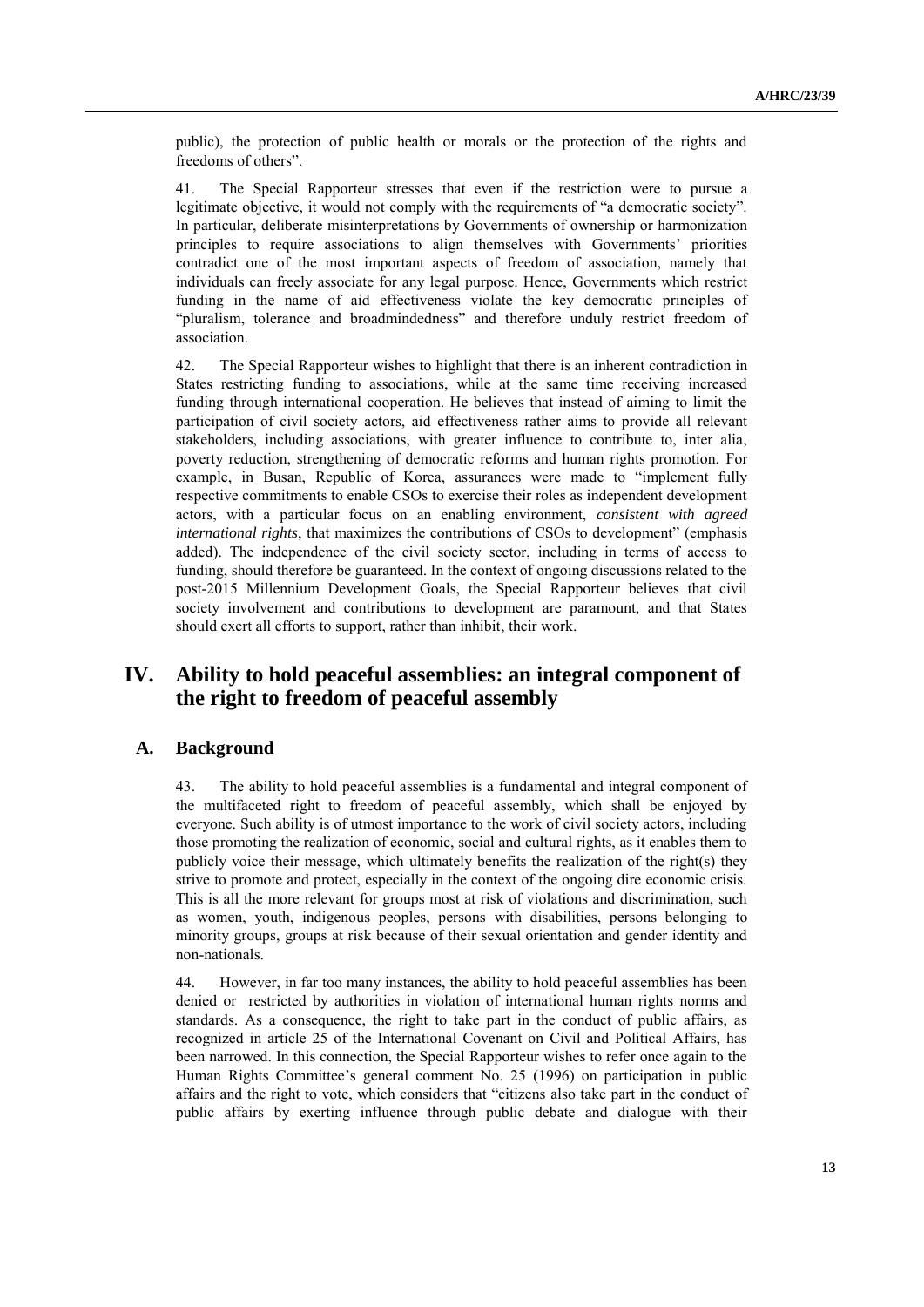representatives or through their capacity to organize themselves. This participation is supported by ensuring freedom of expression, assembly and association".<sup>20</sup>

45. As repeatedly stressed by the Human Rights Council, "peaceful protests should not be viewed as a threat, and therefore encourage[s] all States to engage in an open, inclusive and meaningful dialogue when dealing with peaceful protests and their causes".<sup>21</sup>

### **B. Procedural and practical measures for holding peaceful assemblies**

46. Article 21 of the International Covenant on Civil and Political Rights recognizes the right to freedom of peaceful assembly to be enjoyed by everyone, as provided for by article 2 of the Covenant and resolutions 15/21 and 21/16 of the Human Rights Council. Article 15 of the Convention of the Rights of the Child recognizes this right for persons below 18 years of age. Unregistered associations should equally be able to enjoy this right.

47. The Special Rapporteur recalls that the exercise of the right to freedom of peaceful assembly can be subject to certain restrictions only, "which are prescribed by law and which are necessary in a democratic society in the interests of national security or public safety, public order (*ordre public*), the protection of public health or morals or the protection of the rights and freedoms of others."<sup>22</sup> In this connection, he stresses once again that freedom is to be considered the rule and its restriction the exception.

48. He further reminds that whenever authorities decide to restrict an assembly, they should provide assembly organizers, in writing, with "timely and fulsome reasons" which should satisfy the strict test of necessity and proportionality of the restrictions(s) imposed on the assembly pursuant to legitimate aims.<sup>23</sup>

#### **1. Presumption in favour of holding peaceful assemblies**

49. The Special Rapporteur has already stressed in his first thematic report to the Human Rights Council (A/HRC/20/27), that States have a positive obligation under international human rights law not only to actively protect peaceful assemblies, but also to facilitate the exercise of the right to freedom of peaceful assembly (para. 27). The law only protects assemblies that are not violent and where participants have peaceful intentions, and that shall be presumed. Acts of sporadic violence or other punishable acts committed by others do not deprive peaceful individuals of their right to freedom of peaceful assembly (para. 25).

50. In this connection, the Special Rapporteur highlights again the existence of "presumption in favour of holding peaceful assemblies," as was first stressed by the OSCE Office for Democratic Institutions and Human Rights (ODIHR) Panel of Experts on Freedom of Peaceful Assembly and the Council of Europe's European Commission for Democracy through Law (the Venice Commission)<sup>24</sup>. This means that an assembly should be presumed lawful and deemed as not constituting a threat to public order. Such presumption should apply to everyone, without any discrimination, and should be "clearly and explicitly established in the law, enshrined either in constitutions or in laws governing

<sup>&</sup>lt;sup>20</sup> Human Rights Committee, general comment No. 25 (1996) on the right to participate in public affairs, voting rights and the right of equal access to public service (art. 25), para. 8.

<sup>&</sup>lt;sup>21</sup> Human Rights Council resolutions 19/35 (preambular para. 11) and 22/10 (preambular para. 16).

<sup>&</sup>lt;sup>22</sup> Human Rights Council resolution 15/21.

<sup>23</sup> A/HRC/20/27, para. 42.

<sup>24</sup> See OSCE/ODIHR and the Venice Commission, *Guidelines on Freedom of Peaceful Assembly*, Second edition (Warsaw/Strasbourg, 2010).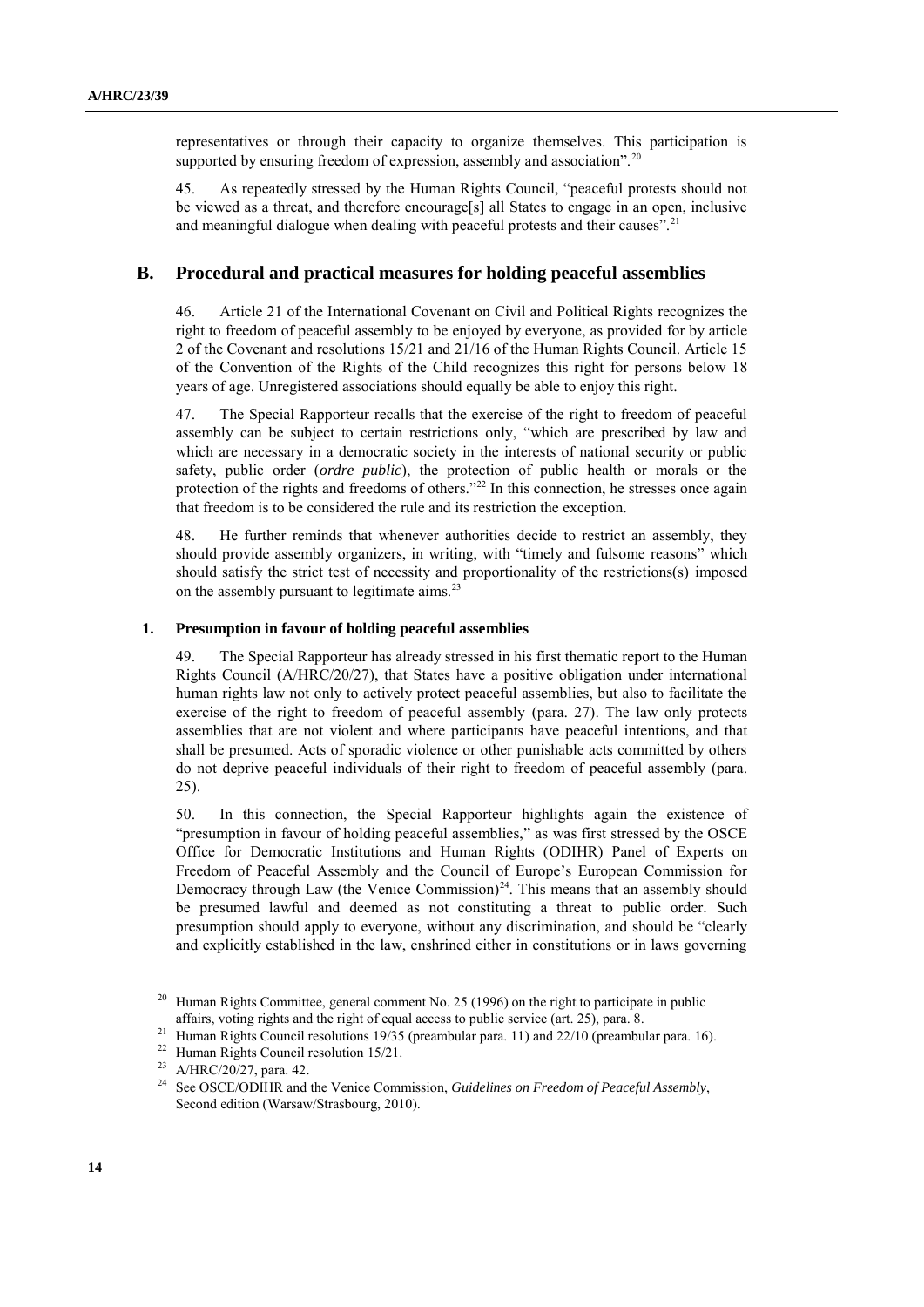peaceful assemblies" (A/HRC/20/27, para. 26). The Special Rapporteur believes that unclear legal provisions should be clarified, and that in the absence of clarity, such provisions should be interpreted in favour of those wishing to exercise their right to freedom of peaceful assembly.

#### **2. Notification procedure and decision-making**

51. The aforementioned presumption further means that, in a free and democratic society, no authorization should be required to assemble peacefully. In this regard, the Special Rapporteur stresses again that the exercise of the right to freedom of peaceful assembly, should be "governed at most by a regime of prior notification whose rationale is to allow State authorities to facilitate this exercise and to take measures to protect public safety and order and the rights and freedoms of others" (A/HRC/20/27, para. 28). The notable exception to this principle is that of spontaneous peaceful assemblies where organizers are unable to comply with the requisite notification requirements or where there is no existing or identifiable organizer. Fundamentally, the Special Rapporteur reiterates that "should the organizers fail to notify the authorities, the assembly should not be dissolved automatically and the organizers should not be subject to criminal sanctions, or administrative sanctions resulting in fines or imprisonment" (para. 29).

52. Furthermore, the Special Rapporteur is of the opinion that notification should be required only for large assemblies or for assemblies where a certain degree of disruption is anticipated. <sup>25</sup> In his view, such notification should be submitted a maximum of, for example, 48 hours prior to the day the assembly is planned to take place. The organizers should send a single notification to a designated primary authority, and not to multiple authorities (e.g one or several municipal authorities, as is sometimes done in the case of parades, and/or law enforcement agencies).<sup>26</sup> The primary authority should communicate the details of the notification to all relevant bodies.<sup>27</sup>

53. In this regard the Special Rapporteur believes that the organizers should be able to notify the designated primary authority of the holding of a peaceful assembly in the simplest and fastest way, by filling, for instance, a clear and concise form, available in the main local language(s) spoken in the country, preferably online to avoid uncertainties and possible delays in postage. The notification should merely contain information regarding the date, time, duration and location or itinerary of the assembly, and the name, address and contact details of the organizer.

54. By contrast, as in the view of the OSCE/ODIHR Panel of Experts,<sup>28</sup> a notification should be considered as unduly bureaucratic if any of the following requirements is imposed on the organizers: that there be more than one named organizer; that only registered organizations are considered as legitimate organizers; that formal identity documents, such as passports or identity cards, be produced; that identification details of others involved in the event, such as stewards be provided; that reasons for holding an assembly, bearing in mind the principle of non-discrimination, be given; and that the exact number of participants, which is difficult to predict, be given. In this connection, the authorities should not punish organizers if the number of participants does not match the anticipated number, as stipulated by domestic legislation (as has occurred in the Russian Federation).

<sup>25</sup> OSCE/ODIHR and the Venice Commission, *Guidelines on Freedom of Peaceful Assembly*, para. 115.

<sup>&</sup>lt;sup>26</sup> Based on consultation with members of the OSCE/ODIHR Panel of Experts.

<sup>27</sup> OSCE/ODIHR and the Venice Commission, *Guidelines on Freedom of Peaceful Assembly*, para. 117.

<sup>&</sup>lt;sup>28</sup> Based on consultation with members of the OSCE/ODIHR Panel of Experts.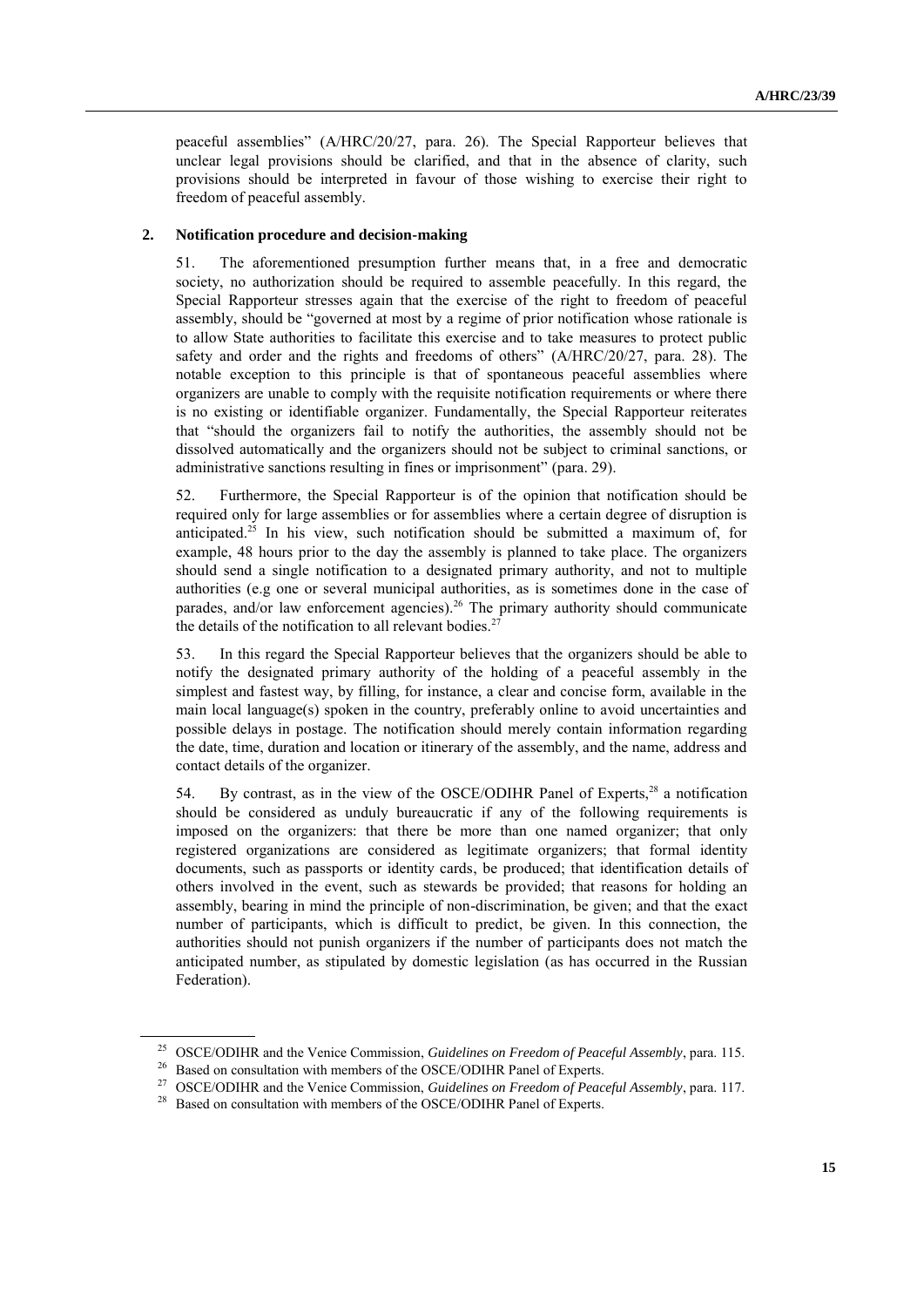55. The Special Rapporteur further echoes the views of the Panel of Experts that the authorities should be flexible in cases of (a) late notification, if there is a good reason; (b) incorrect completion of form; or (c) failure to provide all necessary information. The notification timeline should not restart from the beginning and there should be some flexible means of correcting minor omissions or errors.<sup>29</sup>

56. Another inappropriate requirement attached to the notification process is informally or formally imposing on the organizers the expectation to negotiate the time and place of the assembly with the authorities. Such requirement would be tantamount to restricting the planned assembly and would need to pass the strict test of necessity and proportionality, as defined in article 21 of the Covenant, which is applicable to restrictions. The Special Rapporteur also warns against authorities proposing an alternative time and place for an assembly, when processing a notification, as this would also be imposing restrictions on the right to freedom of peaceful assembly and should satisfy the aforementioned test.

57. The Special Rapporteur is also of the opinion that the notification procedure should at all times be free of charge so as not to financially deter organizers from exercising their right to freedom of peaceful assembly. Similarly, the cost of protecting and facilitating the assembly (such as deploying security barriers, medical services or temporary sanitary facilities) should not be borne by the organizers.

58. Once the organizers have notified the designated primary authority of their intention to hold an assembly, a receipt acknowledging that timely notification has been submitted should be provided in an expeditious manner. Should the organizers not hear from the authority prior to the designated time for holding the assembly, it should be assumed that said assembly does not present any problem. The Special Rapporteur warns against any possible abuse of the receipt system.<sup>30</sup>

59. The Special Rapporteur is mindful of States' obligation to guarantee law and order, but restrictions on peaceful assembly in relation to its "time, place and manner"<sup>31</sup> should be limited to the extent that such restrictions meet the aforementioned strict test of necessity and proportionality. Any restriction imposed on the nature or content of the message the organizers and participants want to convey, especially in relation to criticism of Government policies, should be proscribed, unless the message constitutes "incitement to discrimination, hostility or violence", in conformity with article 20 of the Covenant. In this connection, he stresses the recommendation that he has already put forward to States to "provide individuals exercising their rights to freedom of peaceful assembly and of association with the protection offered by the right to freedom of expression".<sup>32</sup>

60. Should the assembly be restricted in compliance with international human rights norms and standards, the authorities should provide reasonable alternatives to the organizers to hold peaceful assemblies, which fundamentally should always be facilitated within "sight and sound" of the target audience so that the message they (organizers and participants) want to convey reaches this target audience.<sup>33</sup>

61. In far too many instances, authorities in many countries fail to apply the aforementioned strict test of necessity and proportionality when reviewing the imposition of a possible restriction to the right to freedom of peaceful assembly. Peaceful assemblies

<sup>&</sup>lt;sup>29</sup> Based on consultation with members of the OSCE/ODIHR Panel of Experts.<br><sup>30</sup> See CODB/CO/22AAB gave 24

See CCPR/CO/82/MAR, para. 24.

<sup>&</sup>lt;sup>31</sup> OSCE/ODIHR and the Venice Commission, *Guidelines on Freedom of Peaceful Assembly*, para. 99.

A/HRC/20/27, para. 84 (g).

<sup>33</sup> OSCE/ODIHR and the Venice Commission, *Guidelines on Freedom of Peaceful Assembly*, para. 99 and 101.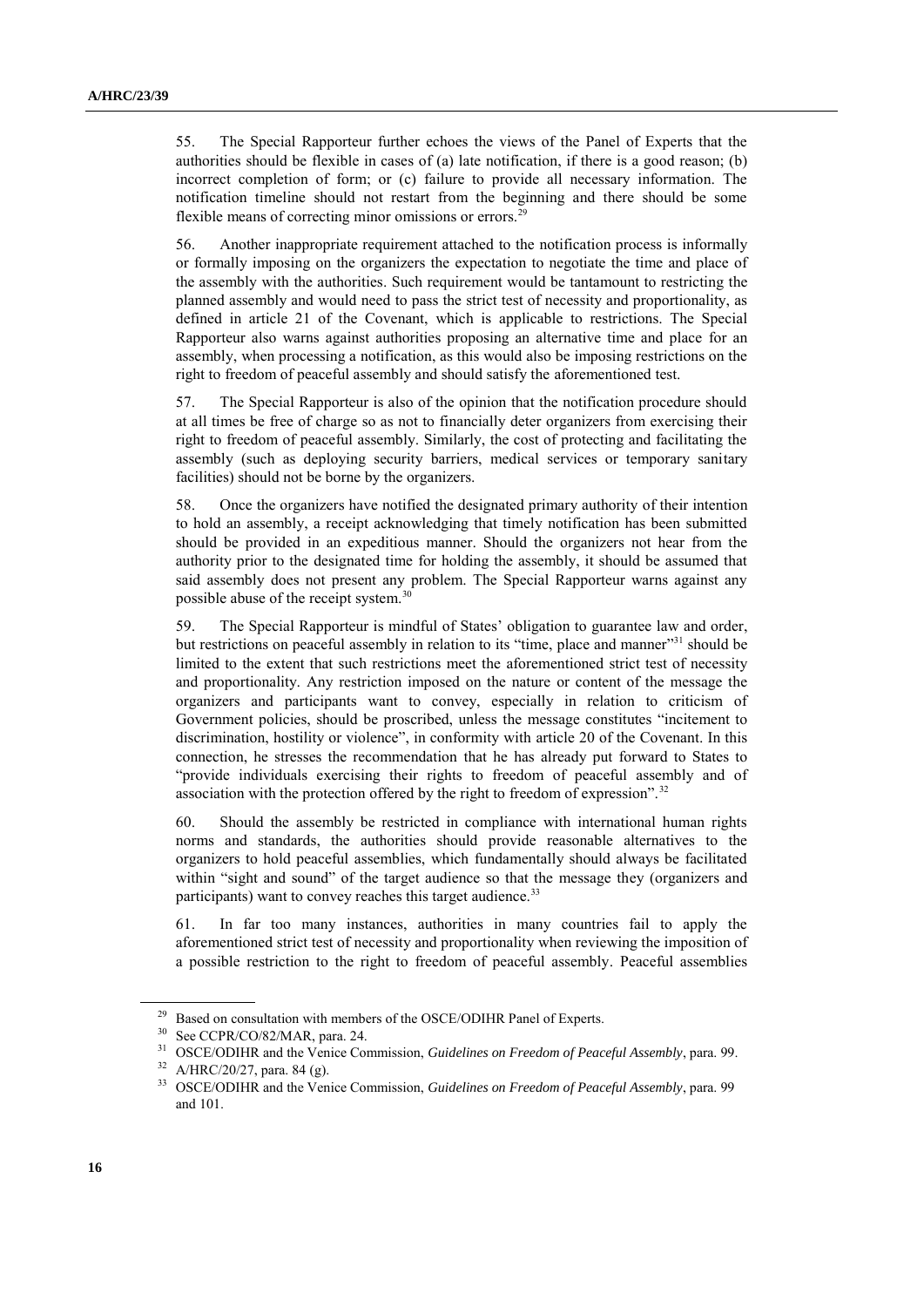have been prohibited or repressed because the message conveyed do not please the authorities, as has been done in Algeria, Azerbaijan, Bahrain, Belarus, China, Cuba, Egypt, the Iran (Islamic Republic of), Indonesia, Russian Federation, Syrian Arab Republic and Zimbabwe. Organizers and participants have been charged with, inter alia, "sedition" and "rioting".

62. This has also been the case for peaceful protestors advocating economic, social and cultural rights, such as indigenous peoples protesting the exploitation of a coal mine (Bangladesh), local residents denouncing the health impact of nuclear power plants (India), students protesting university reforms (Chile), employees protesting the closure of a mine (Myanmar), activists criticizing the increase in fuel prices (Sri Lanka) or students supporting an ethnic group forcibly displaced by the construction of a dam (Sudan).

63. The Special Rapporteur is particularly troubled by the imposition of blanket bans in many States, such as Azerbaijan and Bahrain, typically in the interests of national security, public safety or public order. He firmly believes that such blanket bans, are intrinsically disproportionate and discriminatory measures as they impact on all citizens willing to exercise their right to freedom of peacefully assembly. States have also resorted to preemptive measures to quash peaceful assemblies, including by preventing participants from reaching assembly points, as in Sri Lanka and Myanmar.

64. Finally, organizers should be given the possibility of an expedited appeal procedure, with a view to obtaining a judicial decision by an independent and impartial court prior to the notified date of the assembly. The decision of the regulatory authority and of the appeal court should be published for the purposes of transparency and fairness, possibly on a specific website.<sup>34</sup>

#### **3. Access to public space**

65. A key measure with regard to facilitating the holding of peaceful assemblies is to make public space available for organizers and participants. The Special Rapporteur deems it useful to refer again to an important decision of the Spanish Constitutional Court which stated that "in a democratic society, the urban space is not only an area for circulation, but also for participation". The Inter-American Commission on Human Rights (IACHR) also stressed that although the exercise of the right of assembly can sometimes be disruptive to the normal routine of daily life, or may even cause problems or affect the exercise of other rights that the State has an obligation to protect and ensure, such as freedom of movement, "such disruptions are part of the mechanics of a pluralistic society in which diverse and sometimes conflicting interests coexist and find the forums and channels in which to express themselves".<sup>35</sup> Furthermore, the Human Rights Council in its resolution 22/10 urged States to facilitate peaceful protests by providing protestors with access to public space and protecting them, where necessary, against any forms of threats, and underlined the role of local authorities in this regard.<sup>36</sup> The issue of access to public space is all the more important in light of the increased privatization of public space in many States, where peaceful assemblies have been curtailed through the use by private bodies, both companies and individuals, of civil injunctions, which can be difficult to challenge, coupled with the issue of aggravated trespass, as in the United Kingdom of Great Britain and Northern Ireland, for example.

<sup>&</sup>lt;sup>34</sup> Based on consultation with members of the OSCE/ODIHR Panel of Experts.

<sup>35</sup> Organization of American States (OAS), IACHR, *Report on Citizen Security and Human Rights*, 31 December 2009 (OEA/Ser.L/V/II), para. 198. Available at:

<http://www.cidh.oas.org/countryrep/Seguridad.eng/CitizenSecurity.Toc.htm>

<sup>&</sup>lt;sup>36</sup> Human Rights Council resolution 22/10, para. 4.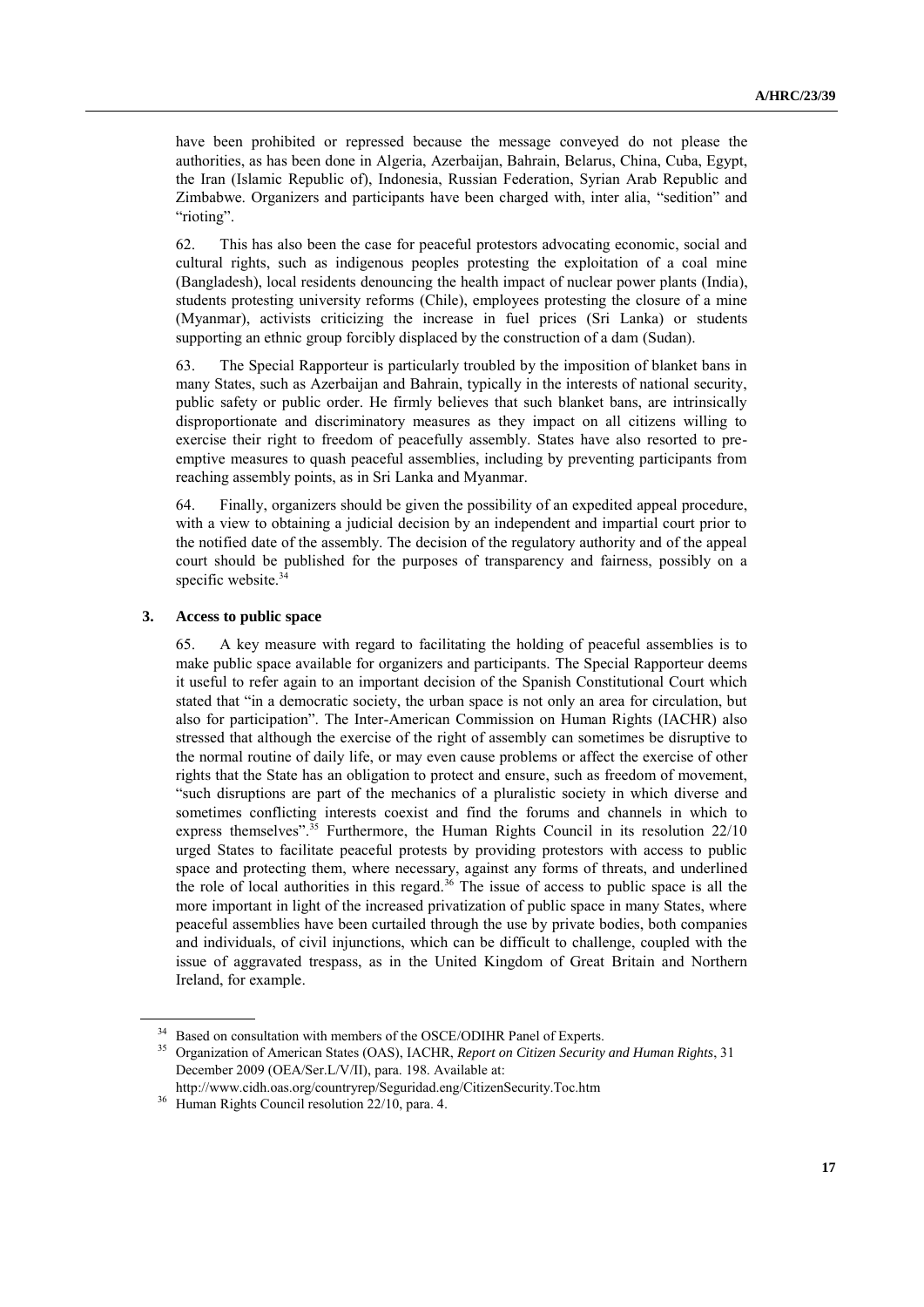66. Access to public space means concretely that organizers and participants should be able to use public streets, roads and squares to conduct (static or moving) peaceful assemblies. The Special Rapporteur believes that spaces in the vicinity of iconic buildings such as presidential palaces, parliaments or memorials should also be considered public space, and peaceful assemblies should be allowed to take place in those locations. In this regard, the imposition of restrictions on "time, place and manner" should meet the aforementioned strict test of necessity and proportionality. In Kenya, protesters have been temporarily prohibited from gathering around the Supreme Court as they awaited a decision, as well as from other public places.

67. In this connection, the IACHR stressed that "the competent institutions of the State have a duty to design operating plans and procedures that will facilitate the exercise of the right of assembly,.[including] rerouting pedestrian and vehicular traffic in a certain area".<sup>37</sup> An assembly causes only a temporary obstruction to traffic, that is, a temporary interference with the rights and activities of others. The Special Rapporteur finds it troubling that in some States, street protests are forbidden under domestic legislation (Malaysia); it is prohibited for street marches to impede the movement of traffic and pedestrians (Belarus); mass gatherings are prohibited and subject to a heavy fine as they may, inter alia, disrupt traffic and transportation (Russian Federation); application to hold a peaceful assembly to celebrate International Peace Day was rejected by the authorities, allegedly because it would have, inter alia, disrupted traffic (Myanmar); women human rights defenders have repeatedly been arrested and detained for disrupting traffic during peaceful street marches (Zimbabwe).

#### **4. Pre-event planning**

68. The Special Rapporteur considers pre-event planning, including risk assessment, by law enforcement officials, together with organizers of peaceful assemblies and, if possible, local authorities, as a good practice which may contribute to the success of the assembly. However, participation of organizers in such planning should never be made compulsory.

69. Possible issues for discussion include an estimate of the number of participants expected; itinerary of the assembly, if it is not static; specific needs of persons with disabilities and groups at risk, such as women, indigenous peoples and groups who, due to their sexual orientation and/or gender identity may be in need of greater protection by the authorities; need to deploy properly trained and clearly identified stewards whose role is to provide assistance to organizers by, inter alia, informing and orienting the public during the event, but who should not be used to palliate deficiencies in the security apparatus. Importantly, when organizers cannot be identified due to the nature of certain assemblies (such as those convened through the Internet), the authorities must undertake such planning and be prepared to the same extent.

70. Law enforcement authorities should be prepared and properly trained to handle the presence of agents provocateurs and counter-demonstrators aiming to disrupt or disperse the assembly, and to extract them from the assembly or contain them effectively. The authorities should also be prepared to handle simultaneous demonstrations, which should be facilitated and protected when possible.

71. Fundamentally, law enforcement authorities should always be forthcoming and genuinely cooperate with organizers, bearing in mind their duty to facilitate and protect peaceful assemblies.

<sup>&</sup>lt;sup>37</sup> OAS/IACHR, *Report on Citizen Security and Human Rights*, 31 December 2009 (OEA/Ser.L/V/II), para. 193.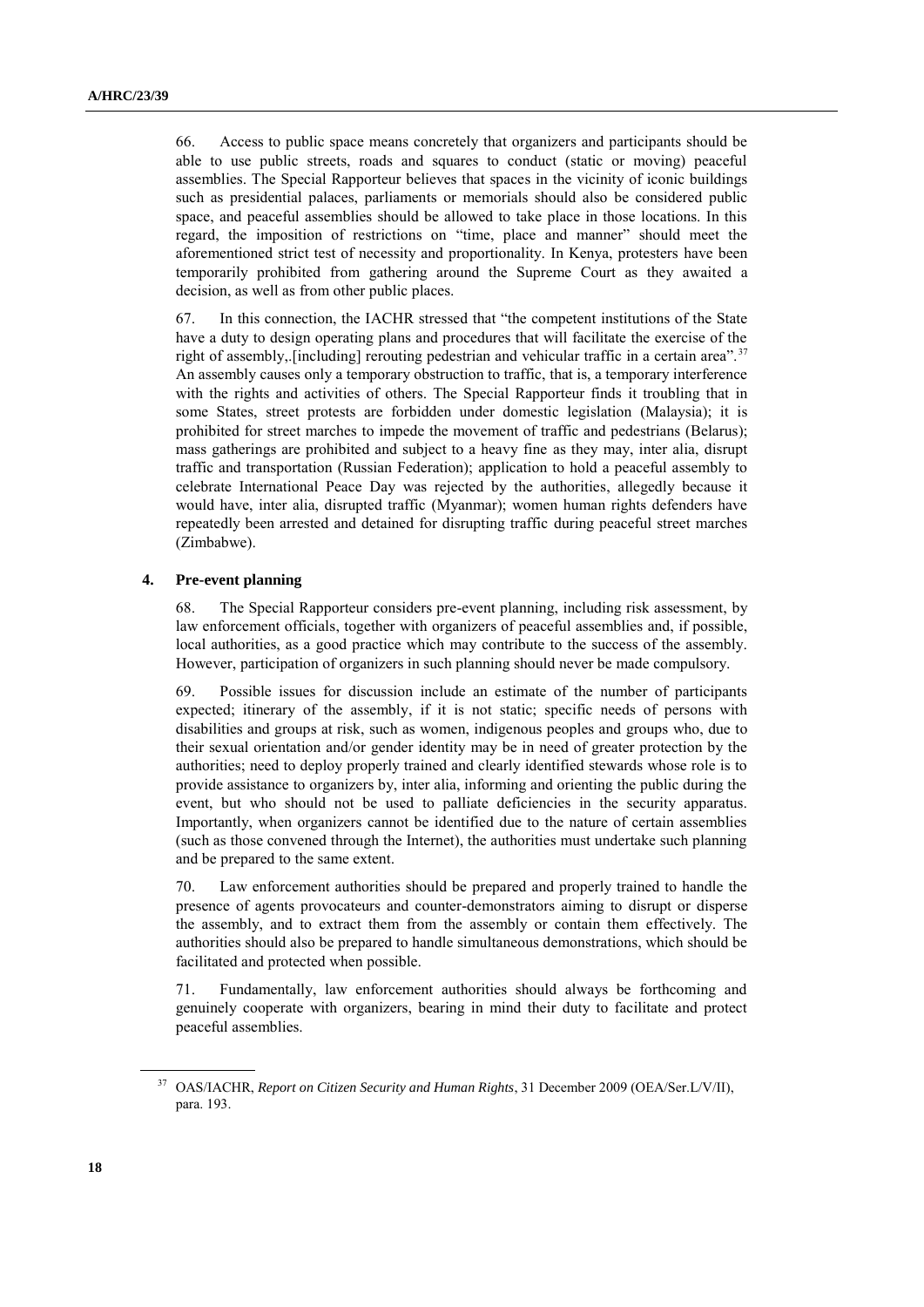#### **5. New communication technologies**

72. The Special Rapporteur stresses again the utmost importance of new communication technologies, including the Internet and mobile phones, in organizing peaceful assemblies. Such technologies allow organizers to mobilize a large group of people in a prompt and effective manner, and at little cost. This importance was highlighted by both panelists and delegations during the Human Rights Council panel discussion on the promotion and protection of human rights in the context of peaceful protests.<sup>38</sup> It should be noted that individuals who post on social media organizers' calls for assemblies should not be considered as organizers, as has regrettably been the case in Malaysia, for instance.

73. The Special Rapporteur is of the opinion that organizers and participants of peaceful assemblies should be allowed access to the Internet and other new technologies at all times, as made clear by the Special Rapporteur on the promotion and protection of the right to freedom of opinion and expression, who also stated that "any determination on what [website] content should be blocked must be undertaken by a competent judicial authority or a body which is independent of any political, commercial, or other unwarranted influences".<sup>39</sup> In this connection, the OSCE/ODIHR Panel of Experts recommended that "States should ensure that efforts to disseminate information to publicize forthcoming assemblies are not impeded in any way".<sup>40</sup> Finally, the Human Rights Council, in its resolution 20/8, recognized the global and open nature of the Internet as a driving force in accelerating progress towards development in its various forms (para. 2) and "called upon all States to promote and facilitate access to the Internet and international cooperation aimed at the development of media and information and communications facilities in all countries" (para. 3).

74. Likewise, new communications technologies, in particular the Internet, should be seen by the authorities as an excellent opportunity to interact with a large and diversified audience prior to and during peaceful assemblies, with a view to sensitizing them on their role and functions, and ultimately building or reinforcing trust among the population.

75. The Special Rapporteur is concerned that access to new communications technologies, in particular the Internet, or to specific websites, has allegedly been temporarily blocked prior to, during or after peaceful assemblies (e.g., in Algeria, China and Egypt).

76. The Special Rapporteur also warns against possible abusive use of laws governing the prevention and fight against offences linked to information and communications technologies, which "should be applied only as an exception to the general norm of permitting the open and free use of the Internet, like all other forms of communication; only very few qualified and clearly legislated exceptions should be permitted".<sup>41</sup>

#### **6. Responsibility of organizers**

77. Whenever organizers have deliberately not respected a legitimate restriction imposed on the right to freedom of peaceful assembly, sanctions should be proportionate to the offence with a view to not dissuading the holding of future assemblies. In many countries where a regime of authorization is in place, exorbitant fines are often in place in case organizers do not request authorization to demonstrate or do not respect the content of the authorization. Such fines are in many cases disproportionate, and have a chilling effect

 $^{38}$  A/HRC/19/40, paras. 8, 16 and 52.

A/HRC/17/27, paras. 70 and 79.

<sup>40</sup> OSCE/ODIHR and the Venice Commission, *Guidelines on Freedom of Peaceful Assembly*, p. 35.

<sup>41</sup> A/HRC/20/17/Add.1, para. 105.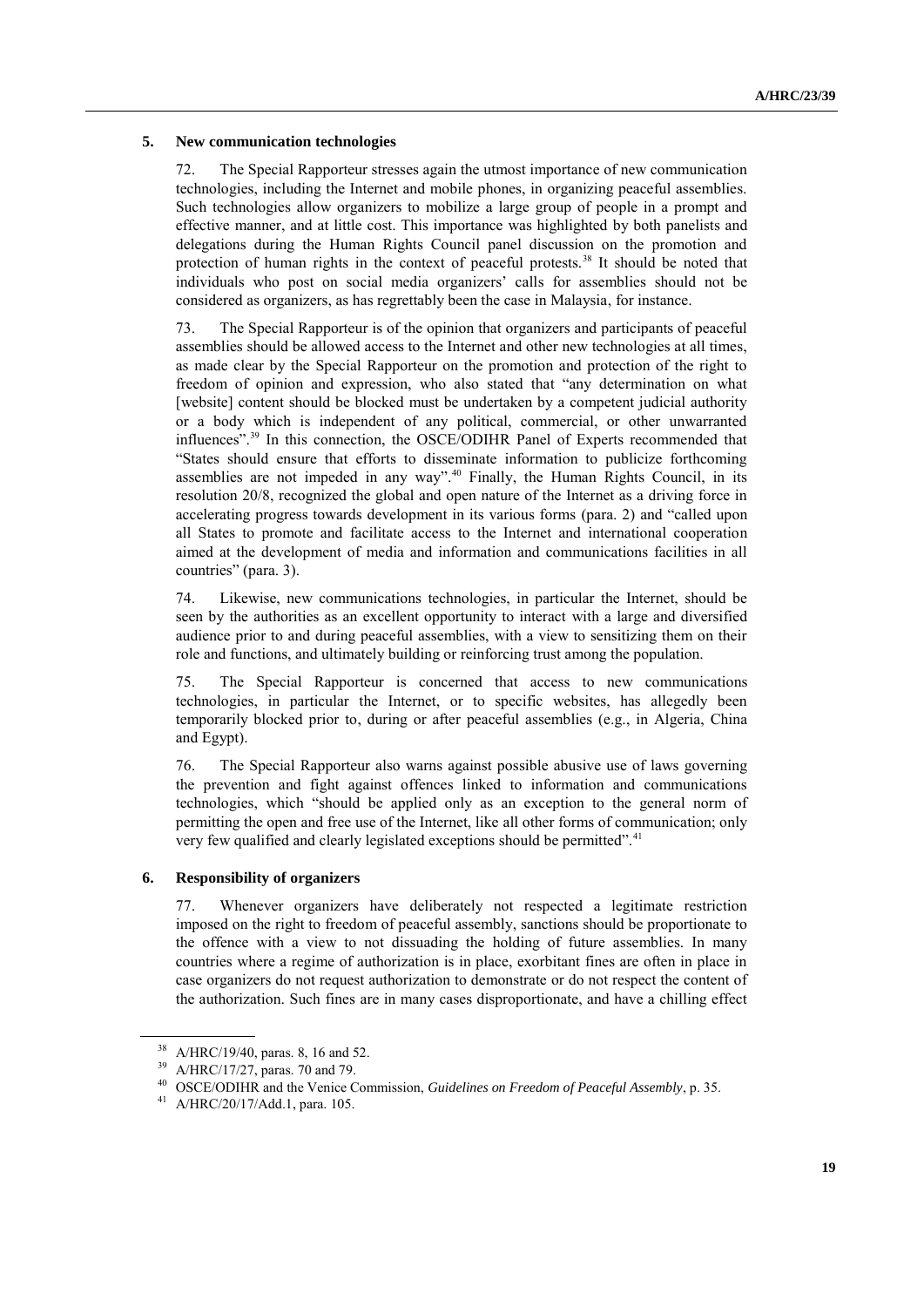on the enjoyment of the rights to freedom of peaceful assembly and of expression, as in the legislations of Azerbaijan, Russian Federation and (Canton of Geneva) Switzerland.

78. Furthermore, as stated previously, organizers of peaceful assemblies should never be held liable for the unlawful behaviour of others.<sup>42</sup> The principle of individual liability of participants should be upheld, notably due to the presumption of peacefulness of the assembly. The Special Rapporteur is concerned that organizers have sometimes been brought to court for the violent behaviour of others, as in Malaysia. He is similarly concerned about legal provisions criminalizing organizers for the violent conduct of others, as in the Canton of Geneva, Switzerland.<sup>43</sup>

## **V. Conclusion and recommendations**

79. **The Special Rapporteur considers the two issues discussed in the present report to be critical for the enjoyment of the rights to freedom of peaceful assembly and of association. He expresses serious concern that undue barriers to funding are put in place, especially in a climate of harassment and exclusion of civil society actors on one hand, and in the context of a global financial crisis on the other. It is crucial that civil society not bear any more restrictions and obligations than private corporate bodies, for instance, in these areas. In a framework of ongoing democratic reforms in several countries across the world and of discussions related to the post-2015 Millennium Development Goals Agenda, he believes States have the obligation to facilitate, not restrict, access for associations to funding, including from foreign sources, so that they can effectively take part in the democratic process and enrich post-Millennium Development Goals talks, and ultimately contribute to development.**

80. **Moreover, the Special Rapporteur believes that the "Arab Spring", and the "occupy movement" which subsequently flourished in many parts of the world, have opened a door which will never be closed. They provide a non-violent alternative for change as well as give authorities a chance to understand the views and feelings of citizens. These events indelibly confirmed that holding peaceful assemblies is a legitimate and powerful means to make calls for democratic change; greater respect for human rights, including economic, social and cultural ones; and accountability for human rights violations and abuses. The ability to hold such assemblies has proven particularly crucial for groups most at risk of violations and discrimination enabling them to address their often desperate plight in a meaningful manner.**

81. **As general recommendations, the Special Rapporteur calls upon States:** 

**(a) To create and maintain, in law and in practice, an enabling environment for the enjoyment of the rights to freedom of association and of peaceful assembly;**

**(b) To ensure that any restriction complies with international human rights norms and standards, in particular in line with the strict test of necessity and proportionality in a democratic society, bearing in mind the principle of nondiscrimination;**

**(c) To ensure that a detailed and timely written explanation for the imposition of any restriction is provided, and that said restriction can be subject to an independent, impartial and prompt judicial review;**

<sup>42</sup> A/HRC/20/27, para. 31.

<sup>&</sup>lt;sup>43</sup> As of April 2013, the law is still the subject of an appeal before the Swiss Federal Tribunal.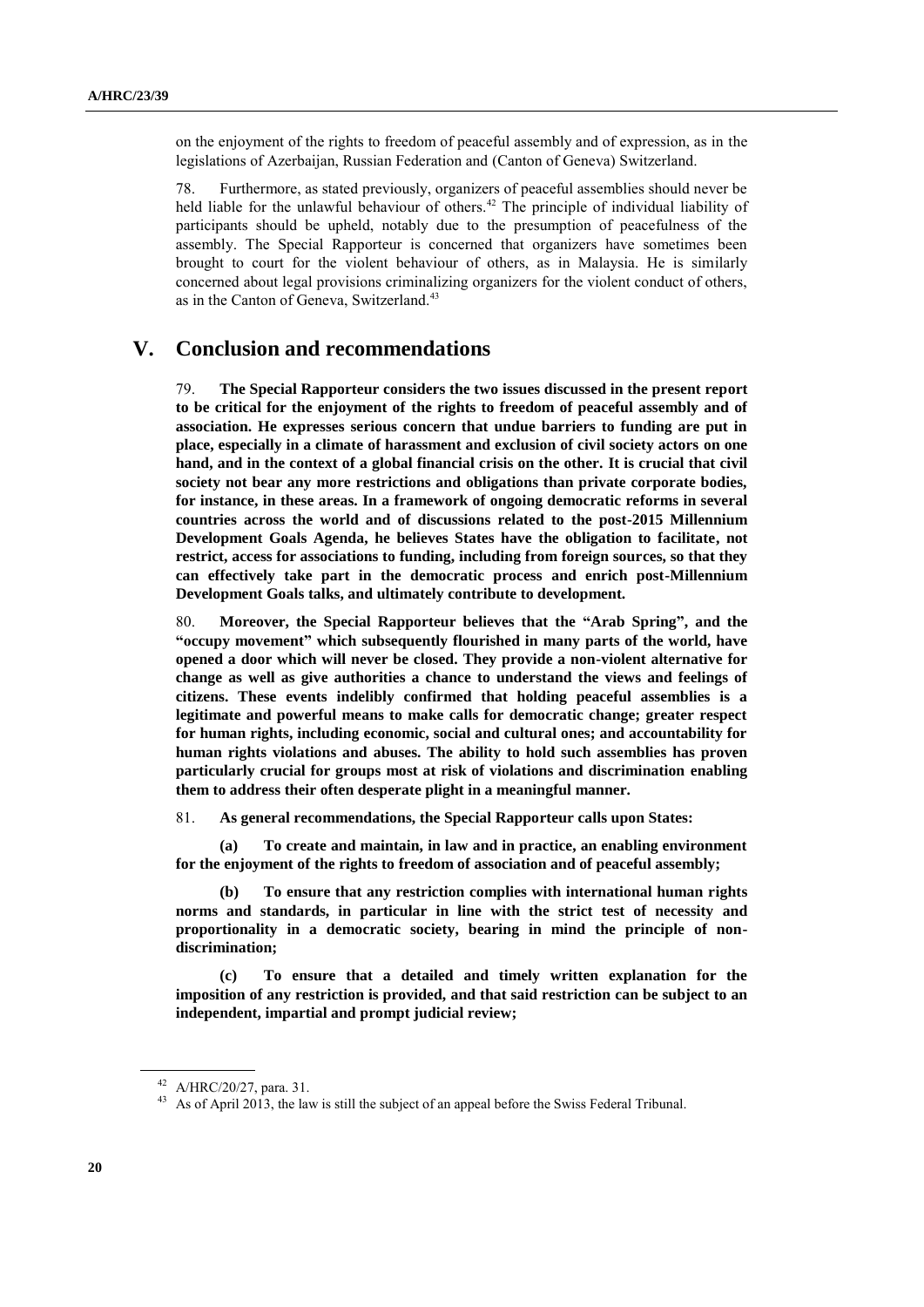**(d) To ensure that sanctions for the non-respect of restrictions complying with international human rights norms and standards are proportionate and not set at a level that would deter individuals from exercising their right to freedom of association and/or of peaceful assembly;**

**(e) To ensure that those who violate and/or abuse the rights of individuals to freedom of association and of peaceful assembly are held fully accountable by an independent and democratic oversight body and by the courts of law.**

82. **In relation to freedom of association, the Special Rapporteur calls upon States:** 

**(a) To adopt a regime of notification for the formation of associations, and to allow for the existence of unregistered associations;**

**(b) To ensure that associations – registered and unregistered – can seek, receive and use funding and other resources from natural and legal persons, whether domestic, foreign or international, without prior authorization or other undue impediments, including from individuals; associations, foundations or other civil society organizations; foreign Governments and aid agencies; the private sector; the United Nations and other entities;**

**(c) To recognize that undue restrictions to funding, including percentage limits, is a violation of the right to freedom of association and of other human rights instruments, including the International Covenant on Economic, Social and Cultural Rights;**

**(d) To recognize that regulatory measures which compel recipients of foreign funding to adopt negative labels constitute undue impediments on the right to seek, receive and use funding;**

**(e) To adopt measures to protect individuals and associations against defamation, disparagement, undue audits and other attacks in relation to funding they allegedly received.**

83. **In relation to freedom of peaceful assembly, the Special Rapporteur calls upon States:** 

**(a) To establish in law, in a clear and explicit manner, a presumption in favour of holding peaceful assemblies, and to facilitate and protect peaceful assemblies;** 

**(b) To ensure that peaceful assemblies are governed at most by a regime of notification regarding the holding of peaceful assemblies, in lieu of a regime of authorization. The notification procedure, where introduced, should be as simple and expeditious as possible;**

**(c) To provide organizers, whenever an assembly is restricted in compliance with international human rights norms and standards, with reasonable alternatives to hold their peaceful assemblies, which should be facilitated within "sight and sound" of the target audience;**

**(d) To ensure access to public space, including public streets, roads and squares, for the holding of peaceful assemblies, with the consequence of rerouting pedestrian and vehicular traffic when necessary;** 

**(e) To ensure and facilitate at all times access to the Internet and other new communications technologies, and to further ensure that any restriction on such access or on the content of websites is reviewed by a competent judicial court;**